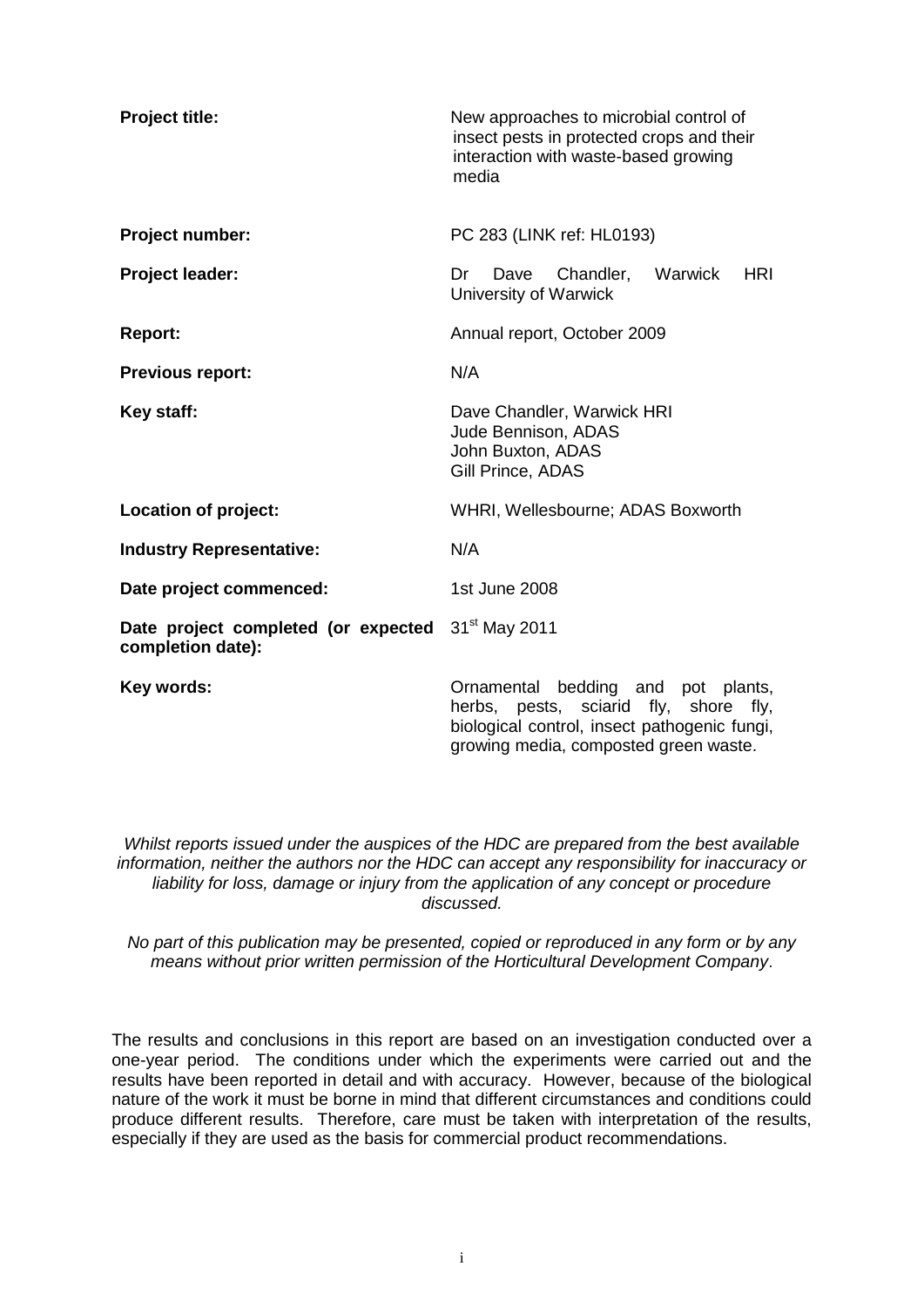Intellectual property rights are invested in The University of Warwick on behalf of the Consortium members for LINK project number HL0193

The following are members of the Consortium for LINK project no HL0193

Bulrush Horticulture Ltd Bordon Hill Nurseries Double H Nurseries Pinetops Nurseries Brosters Nurseries Koppert UK Humber VHB Fargro Ltd Swedeponic Ltd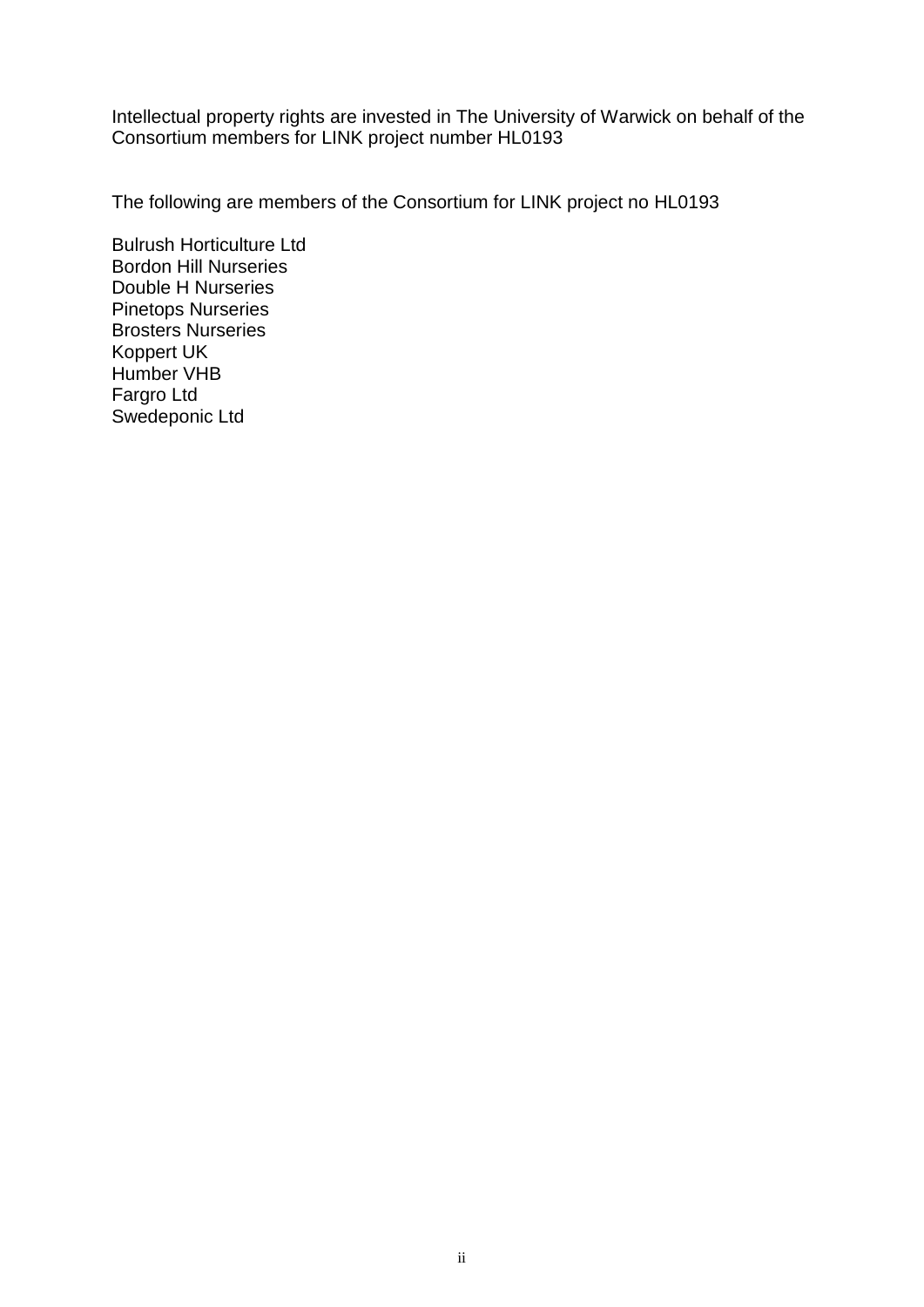# **CONTENTS**

|                  |                                                                                                                                                    | Page           |
|------------------|----------------------------------------------------------------------------------------------------------------------------------------------------|----------------|
|                  | <b>Grower Summary</b>                                                                                                                              | 1              |
| Headline         |                                                                                                                                                    | 1              |
|                  | Background and expected deliverables                                                                                                               |                |
|                  | Summary of the project and main conclusions                                                                                                        | 2              |
|                  | <b>Financial benefits</b>                                                                                                                          | 5              |
|                  | Action points for growers                                                                                                                          | 5              |
|                  | <b>Science section</b>                                                                                                                             |                |
| Introduction     |                                                                                                                                                    | 6              |
| O <sub>1</sub> . | Conservation biological control: determine extent to which<br>natural fungal outbreaks occur in sciarid and shore flies.                           | 7              |
| O1/1             | Telephone survey (ADAS)                                                                                                                            | $\overline{7}$ |
| $O1/2$ .         | Detailed nursery surveys (ADAS, Fargro and host growers)                                                                                           | 10             |
| O1/3.            | Isolation of pathogenic fungi from naturally infect sciarid and<br>shore flies (WHRI)                                                              | 15             |
|                  | O1/4. Fungal molecular phylogeny (WHRI)                                                                                                            | 18             |
| O <sub>2</sub> . | Quantify fungal-insect population dynamics for conservation and<br>inoculation bio-control.                                                        | 23             |
|                  | O2/1. Fungal bioassay (WHRI)                                                                                                                       | 23             |
| O4.              | Integrated Crop Management: Interactions of sciarid and shore<br>flies with peat and peat-alternative growing media and other<br>components of IPM | 23             |
|                  | O4/1. Selection of peat-alternative growing media (project consortium)                                                                             | 23             |
| O4/3             | Attractiveness of growing media as egg-laying sites for sciarid<br>and shore flies (ADAS)                                                          | 23             |
| O4/4.            | Effect of temperature on sciarid fly development                                                                                                   | 30             |
|                  | Conclusions                                                                                                                                        | 31             |
|                  | Technology transfer                                                                                                                                | 31             |
| References       |                                                                                                                                                    | 32             |
| Appendices       |                                                                                                                                                    | 33             |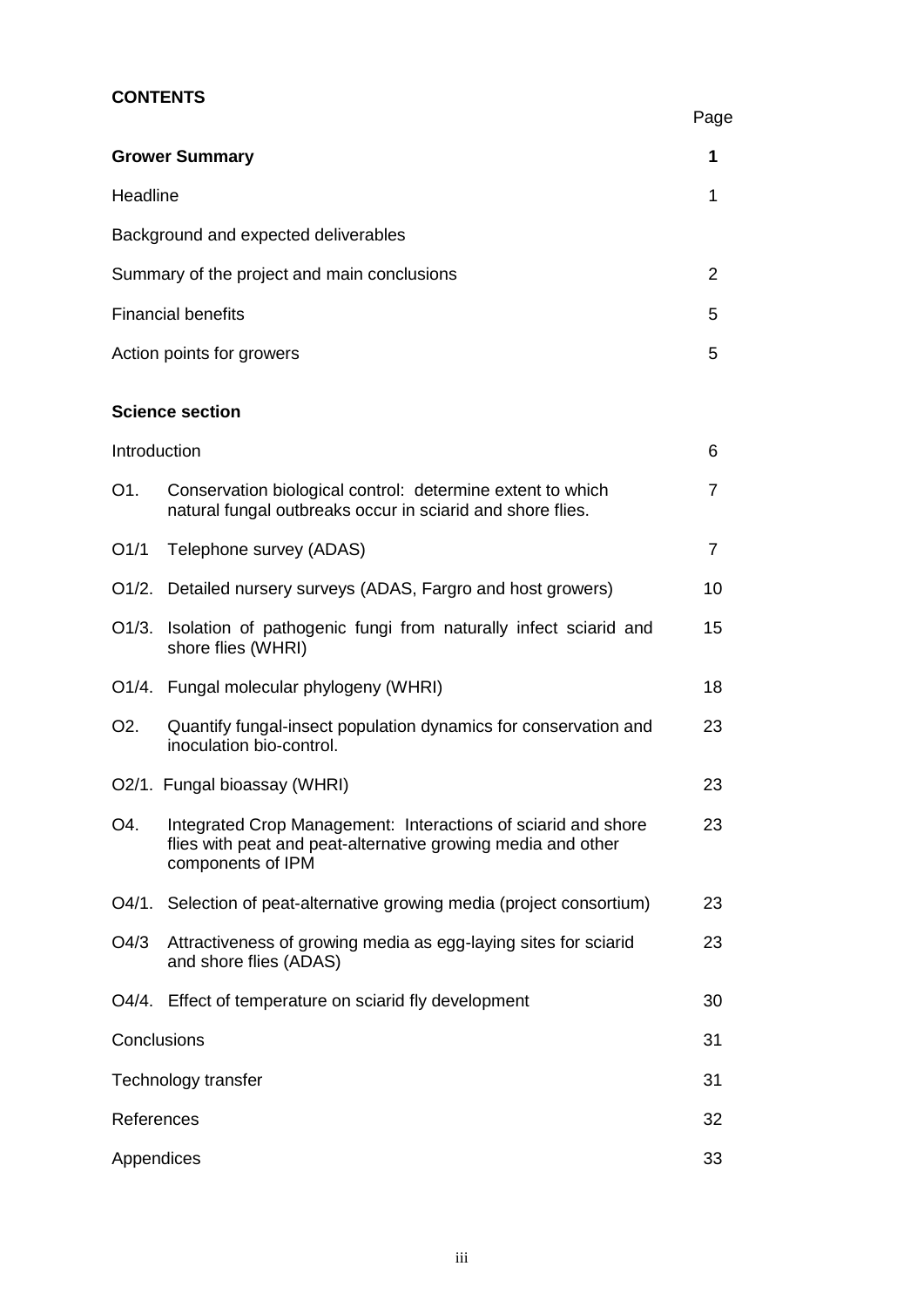# **GROWER SUMMARY**

## **Headline**

- Incorporating composted green waste into peat composts can result in significantly higher infestations of sciarid and shore flies.
- Natural fungal infections of sciarid fly larvae and shore fly adults could provide 'free' biological control.

## **Background and expected deliverables**

Sciarid and shore flies are widespread and important pests and contaminants of containerised herb and ornamental crops. There is a requirement for new forms of control that are compatible with Integrated Pest Management (IPM) programmes that enable growers to reduce their reliance on chemical pesticides. Progressive growers prefer to use IPM based on a combination of cultural control, biological control and IPM-compatible insecticides (the latter on ornamentals only; there are no pesticides approved for the control of fly pests on herbs). However, the current IPM options do not always give sufficiently reliable control of sciarid or shore flies. Additional measures are needed therefore.

At present, most of herb and ornamental bedding and pot plant crops are grown in peat based compost. The UK has a Biodiversity Action Plan (BAP) target of 90% replacement of peat by alternatives by 2010. This would be done by incorporating materials into composts such as composted green waste, bark, wood fibre or coir. However, there is evidence from growers that some of these materials are associated with greater fly problems.

In recent years, there has been increasing awareness of natural infections of insect pathogenic fungi in sciarid and shore flies. These infections can result in high levels of 'free' natural pest control. If the naturally occurring fungal infections on sciarid and shore flies could be enhanced through conservation or augmentation, they could help reduce fly populations as part of an integrated approach to crop management and provide a novel form of biocontrol.

The project has two aims:

- Develop novel methods of biocontrol for sciarid and shore fly pests on pot herbs and ornamental bedding and pot plants;
- Investigate their interaction with composts containing recycled green material.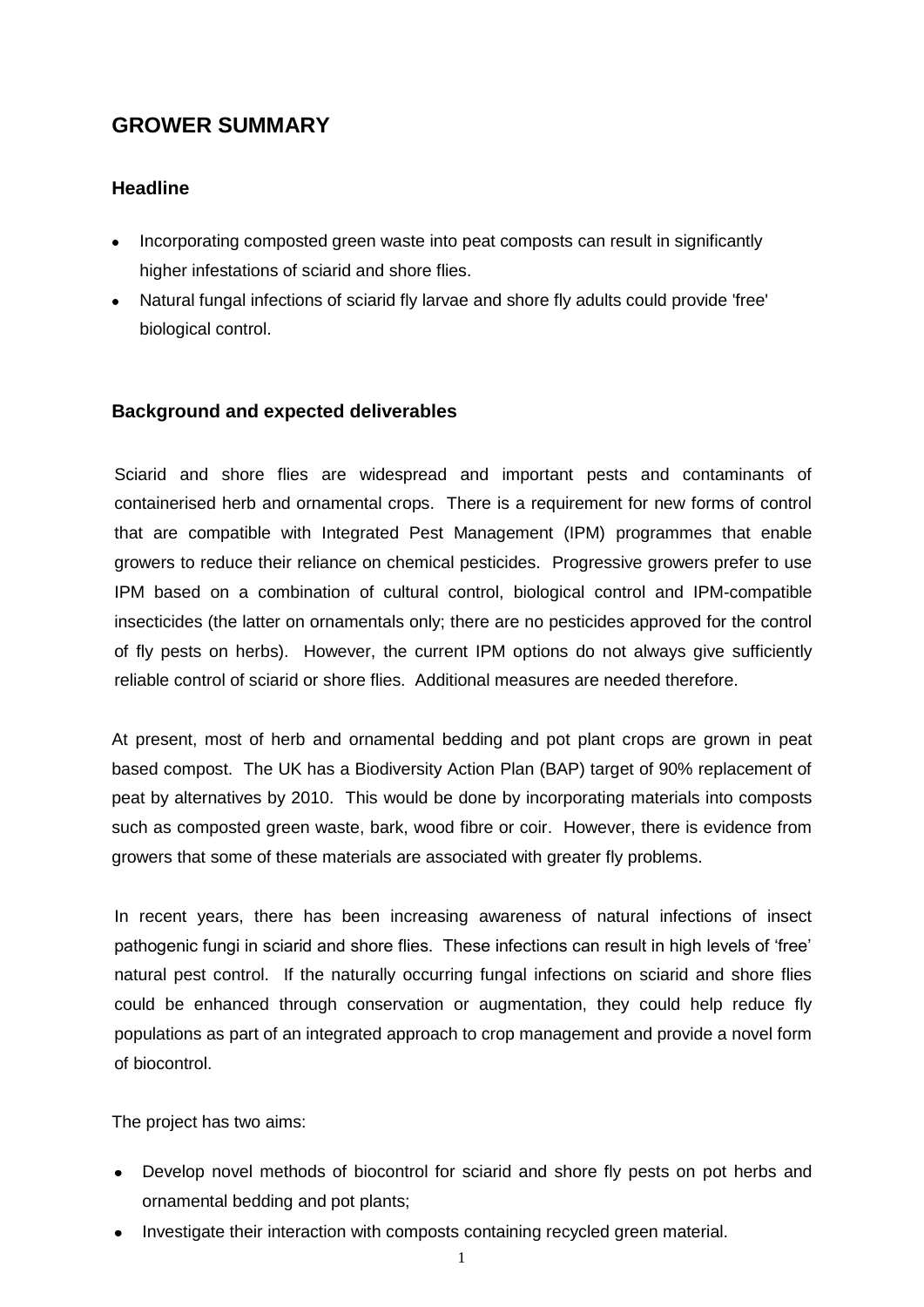The expected deliverables from the project include the following:

- New understanding of the role of naturally occurring fungi in the population dynamics of insect pests that have adverse effects in a complex, integrated plant production system.
- New insights into the methods needed to enhance the effects of the fungi.
- New information on the effect of alternative growing media on the risk of sciarid and shore fly infestation, and on how to mitigate any adverse effects.

## **Summary of the project and main conclusions**

## Survey work on fungal infections with growers

Seventeen growers of protected bedding and pot plants or protected herbs were questioned about natural fungal infections of sciarid and shore flies on the crops produced. Fungal infections of sciarid flies were observed on 13 (=76%) of nurseries and fungal infection of shore fly was observed on just one nursery. 70% of growers who observed fungal infections on sciarid flies thought that they were contributing to sciarid fly control on their nurseries.

Fungal infected sciarid fly larvae were found on many sciarid-susceptible bedding and pot plant species including begonia, cyclamen, geranium, lupin, poinsettia, primula and a wide range of cuttings in propagation. On potted herbs, infected sciarid fly larvae were found particularly on mint but also on chives and parsley. Fungal infected shore fly adults were found particularly on thyme but also on parsley.

Infected sciarid fly larvae were found on a range of growing media from various suppliers, including 100% peat, and peat mixed with other materials i.e. composted green waste, wood fibre, bark, coir, perlite. Typical mixes contained 75-85% peat and 25-15% other materials. Peat was sourced from various countries including Estonia, Finland and Latvia. High substrate moisture and relative humidities were considered by most growers to be key factors favouring the incidence of fungal infection of sciarid flies.

Infections on sciarid flies occurred throughout the year, depending on the times various crops are produced, but were more prevalent in the autumn to spring period. Timing of infections was also affected by temperature and humidity e.g. on a nursery growing mint all year round, infected larvae were only seen in the autumn and winter when the glasshouse was cool and the peat remained very wet.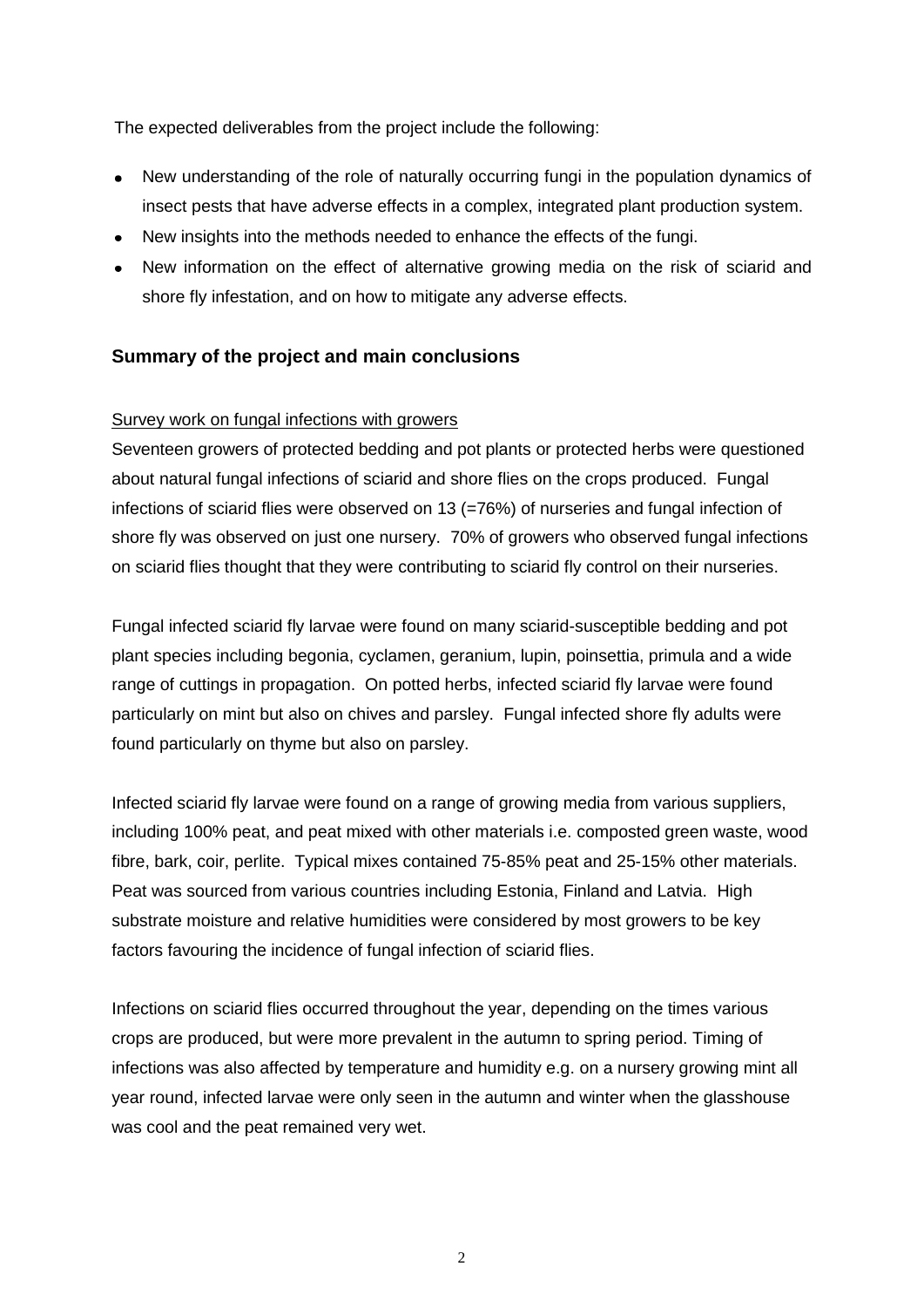The extent of fungal infection in fly populations was partly dependent on the extent of sciarid fly infestation. Fungicide applications applied against pathogens within the crop did not appear to impact on fungal infections of sciarid flies on ornamental crops.

On site monitoring of natural fungal infections was then done in the glasshouses of six nurseries by project team members from ADAS, Fargro and the host growers. Results confirmed those of the initial grower survey. Over all the sites, the proportion of pots with infected sciarid fly larvae ranged from 1 to over 80%. Frequently all visible sciarid fly larvae were infected.

#### Isolation of pathogenic fungi from naturally infected sciarid and shore flies

When the project started, it was known that the natural infections of sciarid and shore flies were caused by two different types of insect pathogenic fungi. These fungi needed to be isolated from infected insects and grown on into a 'pure' culture of each fungus, free from contamination by other microorganisms.

The shore fly fungus was isolated from naturally infected adult shore flies associated with thyme plants. The fungus was grown on an agar based medium in Petri dishes. The fungus grew very slowly having an unusual structure, in which hair like projections emerge from the fungus in a Petri dish or from the shore fly adults in natural infections.

The sciarid fly fungus was difficult to isolate. Natural infection cycles were observed which indicated a complex life cycle. The fungus infects sciarid fly larvae which subsequently come up to the surface of the growing media at night and die. The fungus then produces 'primary' spores on the dead bodies overnight, which are actively discharged in order to spread the infection. If the spores hit a sciarid larva, they germinate on it and grow through the insect cuticle and kill it. If the spores do not contact a living sciarid fly larva, they still germinate but grow to produce a small 'secondary' spore that is actively discharged in search of a sciarid larva. The only way to isolate the fungus and grow it in a culture was by collecting spores discharged onto agar from 'fresh' larval cadavers (= dead insect bodies). . In most cases, they produced secondary spores which then died. However, in some cases they germinated to produce a fungus mycelium which could then be grown on in culture.

#### Fungal identification

Identification of the two fungal species infecting the sciarid and shore flies was important. Traditionally, the identification of fungi relied on visual characteristics, particularly of the spore bearing structures. However, fungi do not vary much in their appearance, meaning that species relationships based on visual characters have a low degree of certainty. While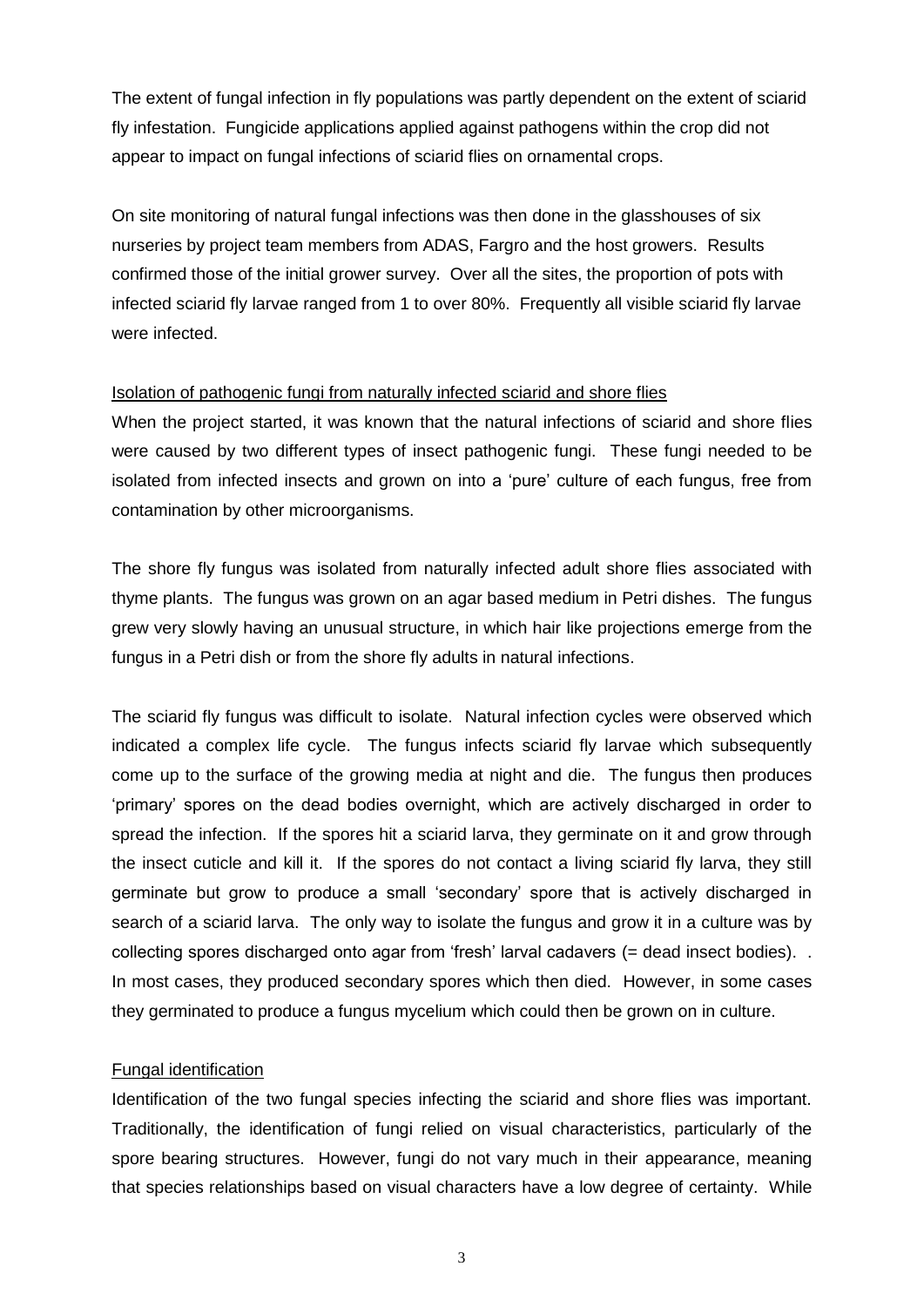visual diagnostic characters are still important tools, fungal identification relies increasingly on information collected at the DNA level, such as gene sequencing.

Isolates of the sciarid fungus were compared with a culture of *Furia sciarae* deposited in a herbarium run by the US Department of Agriculture. The two fungi had the same genetic sequence and hence we can be sure the fungus that kills sciarid flies in the UK is *Furia sciarae*.

The gene sequence for the fungus that infects shore flies, combined with an evaluation of its visual characteristics, indicated that it was not a species from the fungal genus *Hirsutella* as originally thought, but from the genus *Torrubiella*. This was highly unexpected because *Torrubiella* is associated with infections of insects in the tropics and SE Asia in particular. *Torrubiella* is the sexual phase of the fungus *Lecanicillium* (previously known as *Verticillium*). The latter is used as a biopesticide in the products Mycotal and Vertalec (Koppert BV) for the control of glasshouse whitefly and aphids respectively. *Lecanicillium* is naturally widespread in the UK. Although it is genetically the same as its sexual form *Torrubiella*, it looks completely different and we suspect that the two forms have very different natural histories.

#### Fungal bioassay

Laboratory bioassays are currently being developed to quantify the virulence of *Furia* to sciarid fly. The bioassay protocol, at its current state of development, is based on rearing larvae of a known age, and then treating them with *Furia* spores that are actively discharged from plugs of agar and keeping them under controlled conditions to monitor their survival.

#### Effect of temperature on sciarid fly development

A series of experiments has commenced to determine the effect of temperature on the development of the sciarid fly species *Bradysia difformis* (the most common sciarid fly species occurring in UK glasshouses)*.* This information can then be used to forecast pest activity as a decision support tool in IPM. The development of sciarid larvae will be determined by collecting eggs from laboratory cultures and keeping them at different temperatures under controlled conditions. The dishes will be observed daily and the development of the larvae will be quantified. The results from these experiments will be used to identify the minimum temperature for development and a simple day degree model of sciarid development will be calculated.

#### Attractiveness of growing media as egg laying sites for sciarid and shore flies

Experiments to quantify the attractiveness to sciarid and shore flies of growing media containing composted green waste were completed. Two experiments were done, the first was in a research glasshouse at ADAS with sciarid and shore flies, the second was done at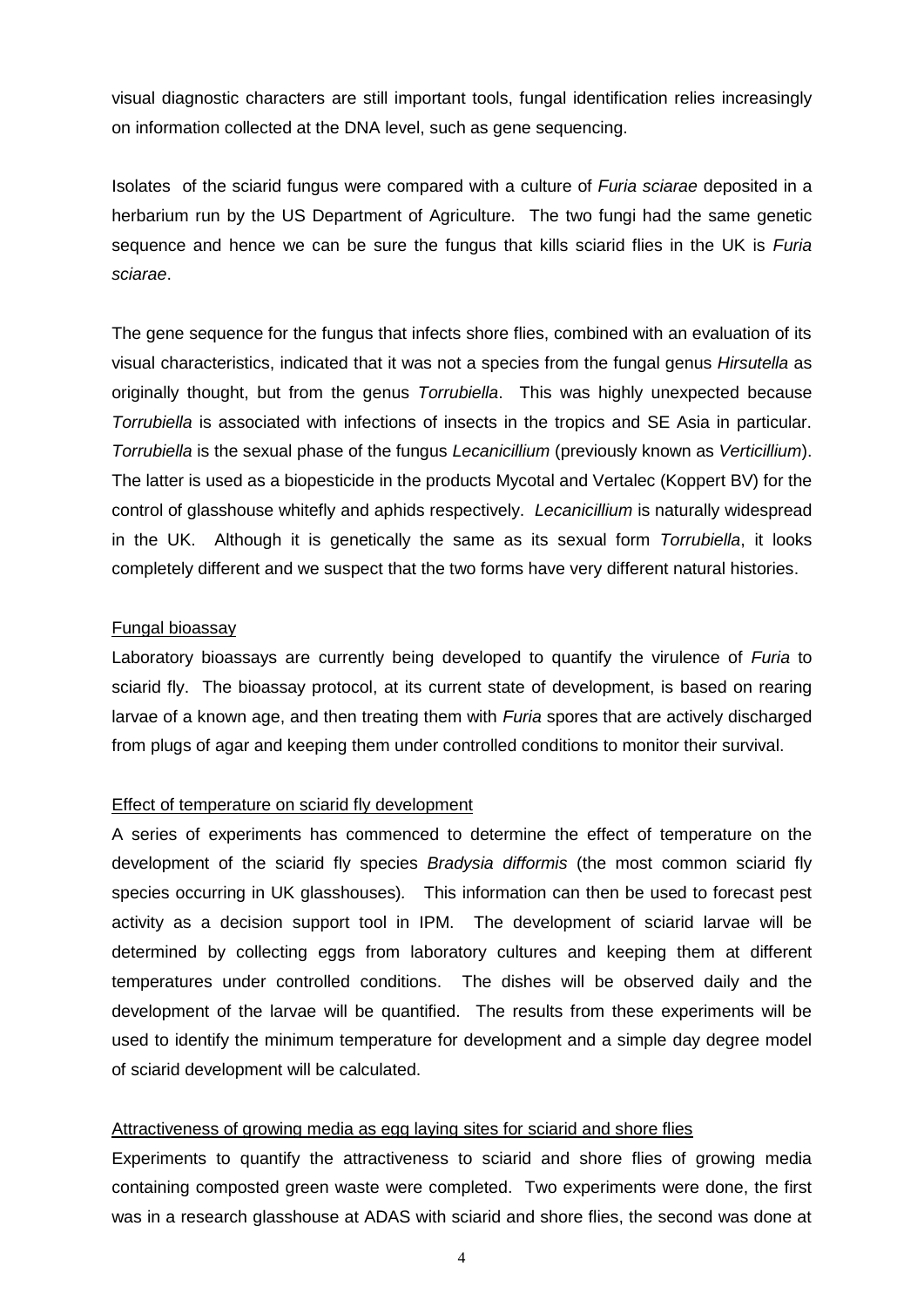a commercial herb nursery with a high population of sciarid flies. In the first experiment, a standard peat based compost was compared with a proprietary compost containing composted green waste and an organic compost. In the second experiment, a standard peat based compost was compared with the same compost supplemented with different amounts of composted green waste or wood fibre. The data from the first experiment indicated that organic compost was more attractive to shore flies for egg laying, while the second experiment indicated that 40% composted green waste was more favourable for the development of sciarid fly populations than the other growing media tested.

#### **Financial benefits**

- Natural fungal infections of sciarid fly larvae and shore fly adults can be exploited by  $\bullet$ growers.
- An additional, effective and reliable biological control solution to sciarid and shore fly problems will give financial benefits to growers and propagators of a wide range of protected crops, including protected ornamentals, herbs, leafy salads, hardy nursery stock; and cucumbers, tomatoes and peppers in propagation.
- The annual values of UK protected herbs and protected pot and bedding plants is estimated at £25 million and £193 million respectively (Defra Basic Horticultural Statistics, 2002/3).
- Crop losses or marketing problems due to sciarid or shore fly damage or contamination respectively probably cause at least 5% losses in herb and pot / bedding plant crop values annually. This represents a combined loss of £11 million per annum, although losses may increase with wider use of potting media based on composted green waste.
- At present there are no pesticides approved for the control of fly pests on herbs, or for shore fly control on any protected crop. Therefore growers will benefit by reducing the proportion of the crop that is unmarketable as a result of better biological pest control.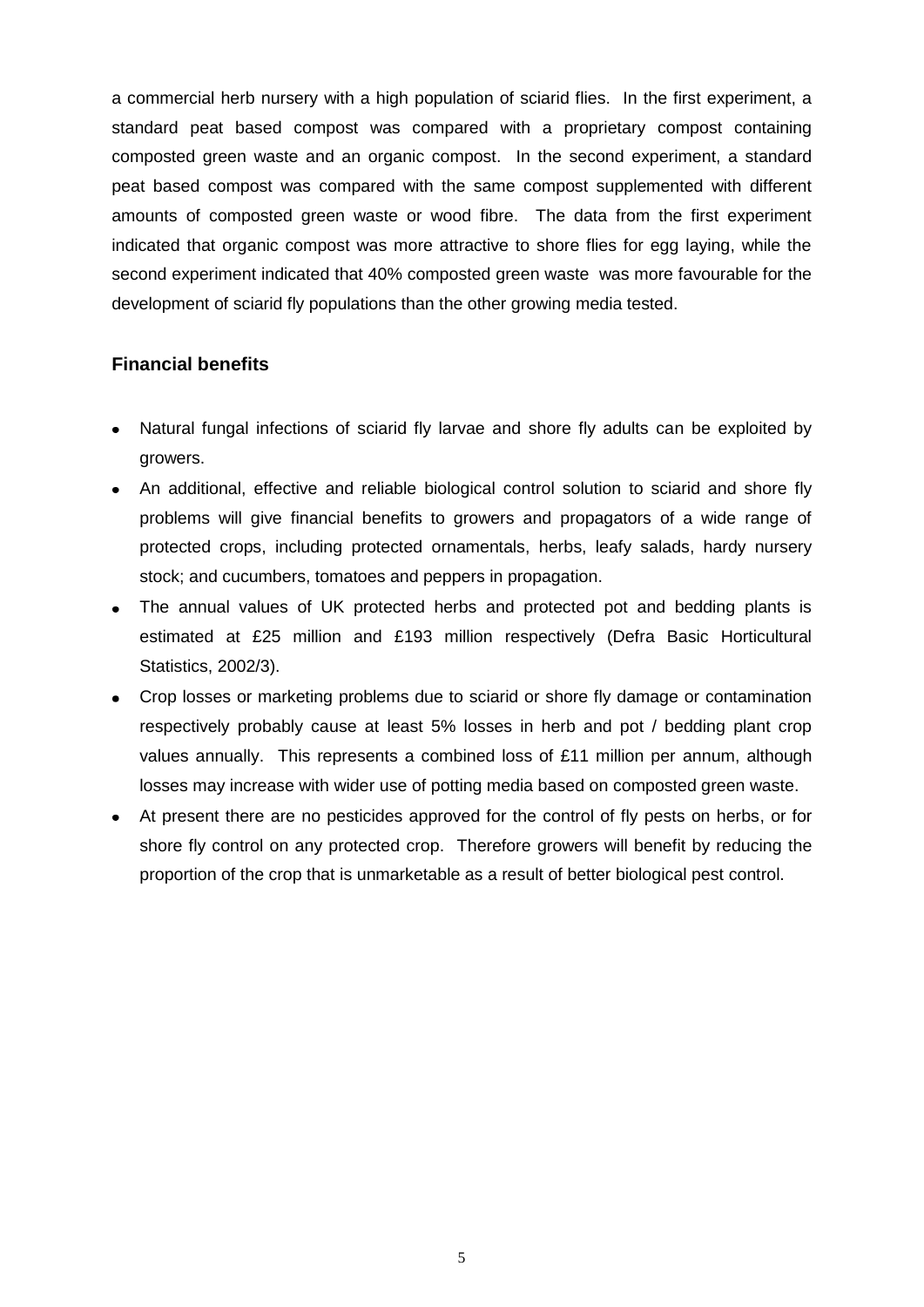## **Action points for growers**

- Look out for natural fungal infections of sciarid fly larvae or shore fly adults when monitoring for pests, particularly from autumn to spring. Infected scairid fly larvae are opaque white, and visible on the compost surface. Infected shore flies have long hairs sticking out of the body and can be found clinging to foliage or stems, or on the growing media surface or side of the pot.
- If help is required recognising infected flies, contact Jude Bennison, ADAS Boxworth (tel. 01954 268225, email [jude.bennison@adas.co.uk\)](mailto:jude.bennison@adas.co.uk) for further information.
- Leave infected dead sciarid fly larvae on the surface of the growing media so that the fungal infection can spread.
- If infected flies are present on your nursery and you have not already been contacted about the project, please contact any of us below:

Jude Bennison, ADAS, tel. 01954 268225, email [jude.bennison@adas.co.uk](mailto:jude.bennison@adas.co.uk) John Buxton, ADAS, tel. 01886 822106, email [john.buxton@adas.co.uk](mailto:john.buxton@adas.co.uk)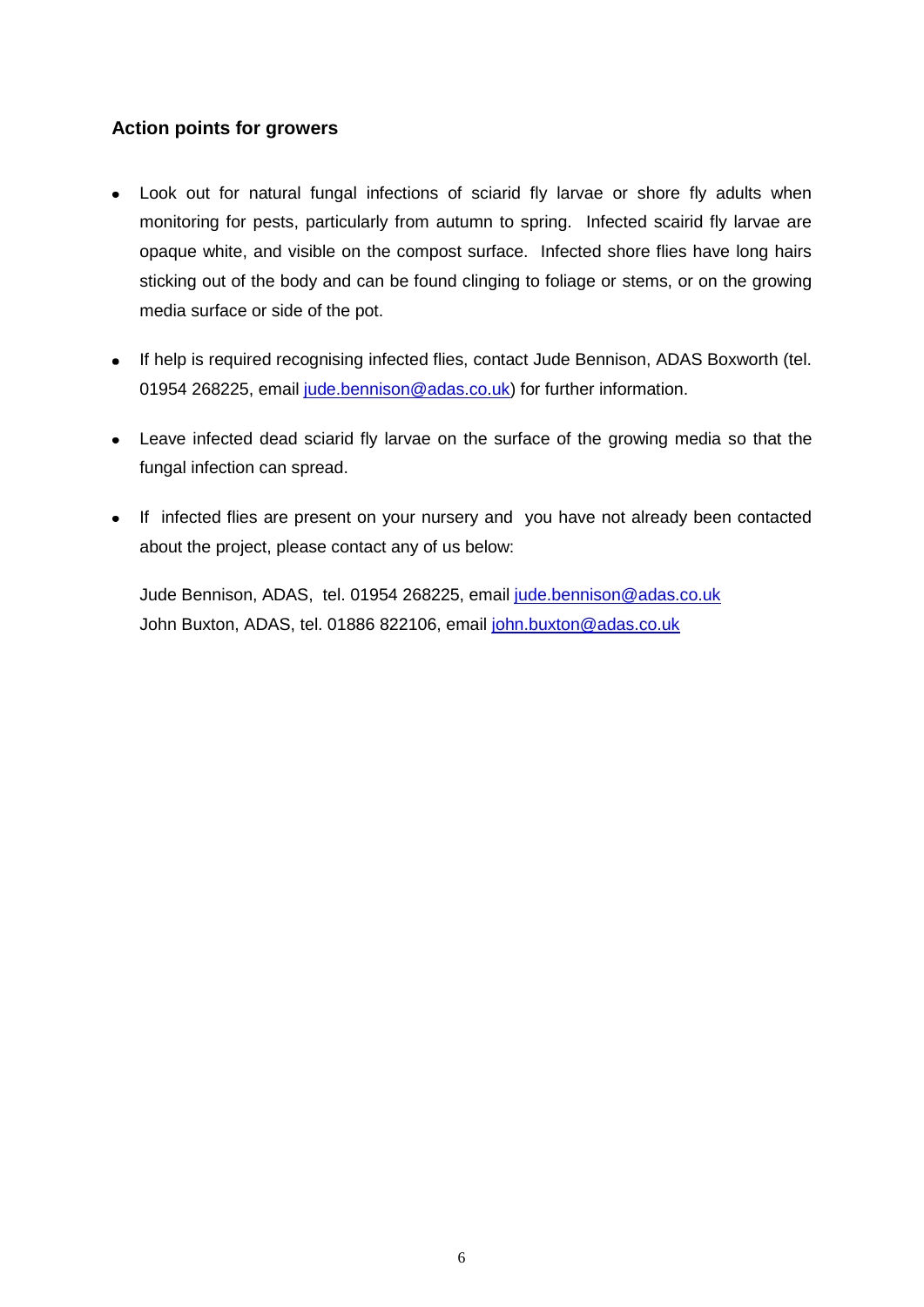## **SCIENCE SECTION**

#### **Introduction**

The aims of this project are: (1) to develop novel microbial control strategies for dipteran insect pests of containerised herb and ornamental crops; and (2) to investigate their interaction with growing media (composts) containing recycled green material. Pest problems associated with these materials are a barrier to replacing peat in growing media. The work focuses on the management of sciarid and shore flies, the larvae of which live in or on the compost, and are serious pests and contaminants in a wide range of protected crops including herbs.

The production of containerised herb and ornamental crops is a complex, highly integrated operation. Growers of these crops operate under tight financial margins, and are under significant pressure to make production more environmentally sustainable including replacing peat based growing media with green wastes and other non-peat materials. The UK has a Biodiversity Action Plan (BAP) target of 90% replacement of peat by alternatives by 2010. Approximately 4 million m<sup>3</sup> of growing media is used each year in the UK (Waller & Temple-Heald, 2003; Wallace *et al*., 2005). Most of this is based on peat. Green compost production is done by small enterprises which collectively produce about 300,000  $m^3$  of the appropriate grade material per annum.

Sciarid and shore flies are widespread and important pests and contaminants of containerised herb and ornamental crops. There is a requirement for new forms of control that are compatible with Integrated Pest Management (IPM) that enable growers to reduce their reliance on chemical pesticides. Progressive growers prefer to use IPM based on a combination of cultural control, biological control and IPM-compatible insecticides (the latter on ornamentals only; there are no pesticides approved for the control of fly pests on herbs). However, the current group of IPM tools do not give sufficiently reliable control of sciarid flies or shore flies. Additional measures are needed therefore.

Growers are under considerable pressure from the major retailers to reduce the amounts of chemical pesticides applied and to reduce the use of peat-based composts in favour of alternatives. However, practical experience shows that alternative materials are associated with greater populations of sciarid and shore flies.

In recent years, there has been increasing awareness of natural infections of insect pathogenic fungi in sciarid and shore flies. These infections can result in high levels of 'free' natural pest control. If the naturally occurring fungal infections on sciarid and shore flies

7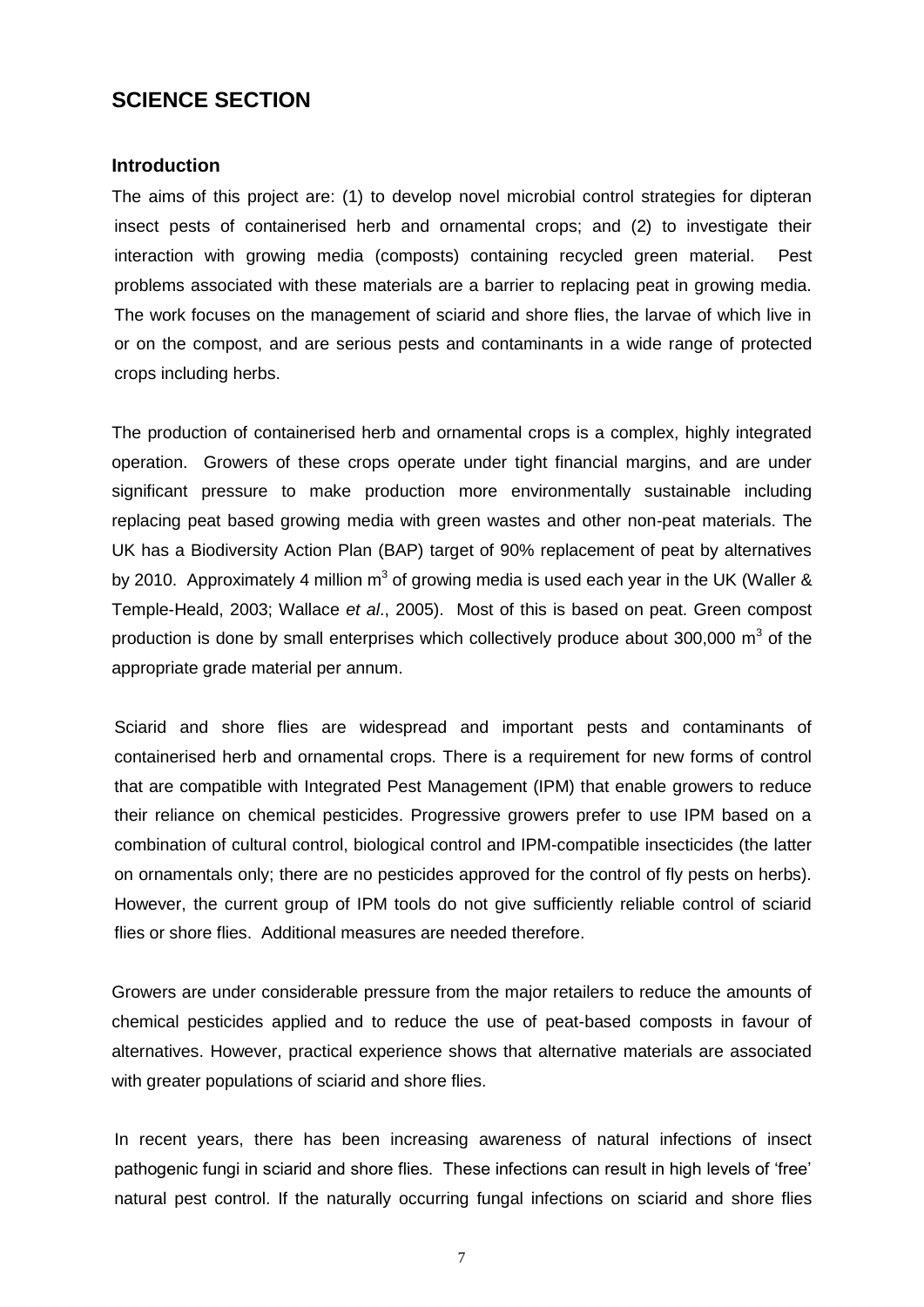could be enhanced through conservation or augmentation, they could help reduce fly populations as part of an integrated approach to crop management.

The infections in sciarid flies and shore flies are caused by different species of fungi. The infection in sciarid fungi are caused by an entomophthoralean fungus, identified on the basis of morphological characteristics as *Furia* (= *Erynia*) *sciarae* (Zygomycota: Zygomycetes: Entomophthorales) (HDC project PC 277: Protected ornamentals: investigation of fungal pathogens infecting larvae of sciarid and shore flies). At the time of writing this project report, epizootics in shore flies were thought to be caused by a fungus identified as a species of the genus *Hirsutella* (Ascomycota: Sordariomycetes: Hypocreales).

## **Objectives**

The project has 5 Objectives:

- O1 Conservation biological control: Determine the extent to which natural fungal outbreaks occur in sciarid (*Bradysia difformis*) and shore flies (*Scatella tenuicosta*) on nurseries and quantify key parameters associated with epizootics.
- O2 Quantify fungal-insect population dynamics for conservation and inoculation biocontrol.
- O3 Inundation biological control: Quantify susceptibility of sciarid and shore flies to selected isolates of entomopathogenic fungi.
- O4 Integrated Crop Management: Interactions of sciarid and shore flies with peat-based vs peat alternative growing media and other components of ICM.
- O5 Choose biological control strategies with best potential.
- O6 Knowledge exchange and technology transfer with industry.

## **Progress**

*Objective 1: Conservation biological control: determine the extent to which natural fungal outbreaks occur in sciarid and shore flies on nurseries.*

## **O1/1 Telephone survey (ADAS)**

#### *Materials and Methods*

Twelve growers of protected bedding and pot plants and five growers of protected herbs were contacted to ask if they would take part in a telephone survey. Nine of the nurseries were selected as known sites for infected sciarid or shore flies and a further eight nurseries were randomly selected. A survey form (see Appendix I) was then sent to the growers. The form introduced the aims of the project and had photographs of healthy sciarid fly larvae and shore fly adults, and of those infected by *Furia sciarae* and *Hirsutella* sp. respectively. The form listed questions designed to determine preliminary information on the following: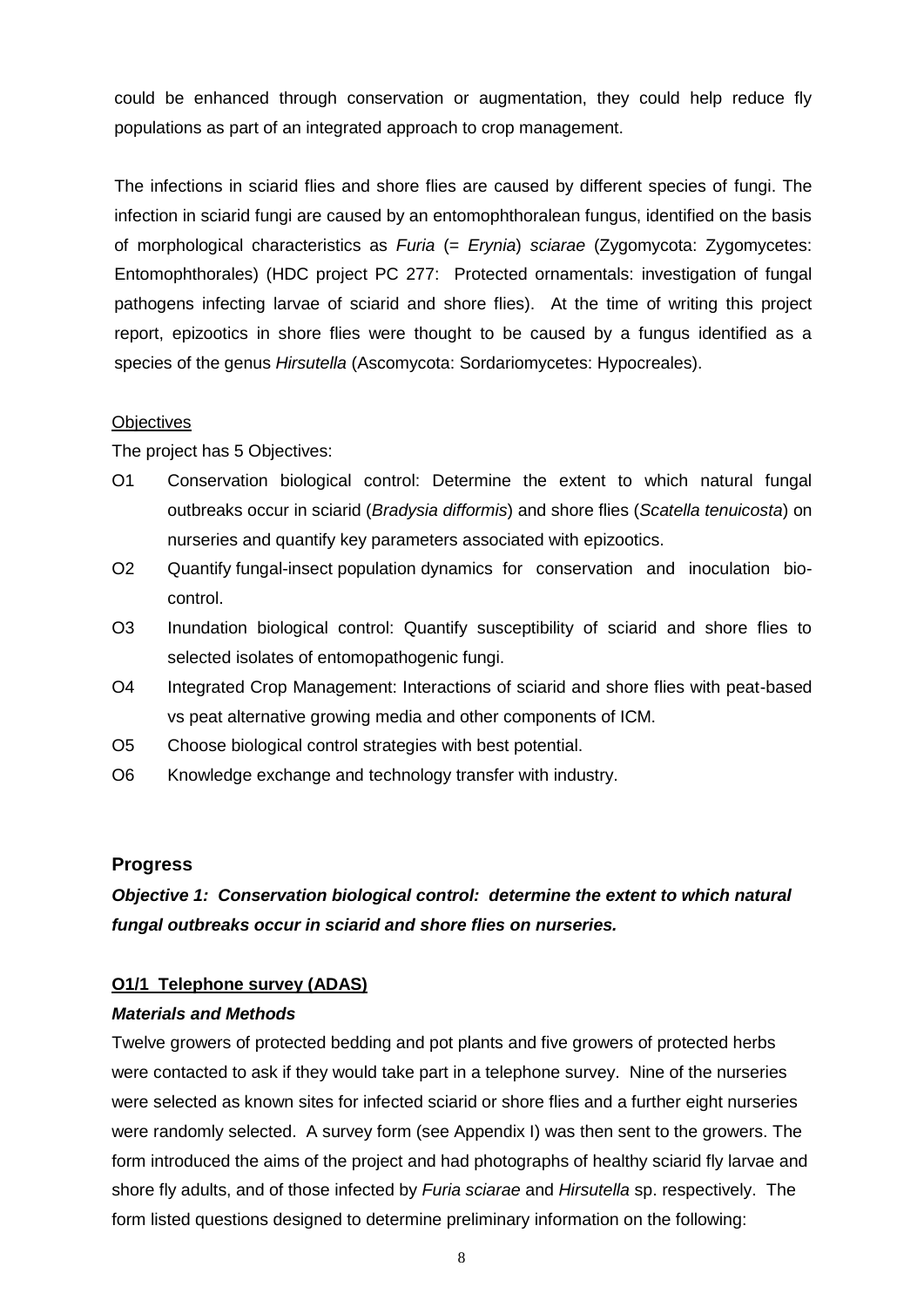- The extent of natural fungal infections of sciarid and shore flies  $\bullet$
- The crops on which outbreaks occur
- The timings of outbreaks
- The relationship between outbreaks and production practices e.g. compost types and moistures, temperatures, pesticide use.
- Control measures used for sciarid and shore flies.

All 17 growers agreed to take part in the survey, and were subsequently telephoned or visited to discuss each question.

## *Results and Discussion*

#### *Sites with infected flies*

Sciarid fly larvae infected with *F. sciarae* were found at 13 sites, 12 of these having a geographical spread over England and one being in Scotland. Of the 13 sites, three grew pot herbs and 10 nurseries grew bedding and pot plants. Fungal infected shore flies were found at only one site, on pot herbs in southern England.

#### *Plant species with infected flies*

Sciarid fly larvae infected with *F*. *sciarae* were found on many sciarid-susceptible bedding and pot plant species including begonia, cyclamen, geranium, lupin, poinsettia, primula and a wide range of cuttings in propagation. On potted herbs, infected sciarid fly larvae were found particularly on mint but also on chives and parsley.

Fungal infected shore fly adults were found particularly on thyme but also on parsley.

#### *Compost types*

Infected sciarid fly larvae were found on a range of composts from various suppliers, including 100% peat, and peat mixed with other materials i.e. green waste, wood fibre, bark, coir, perlite. Typical mixes contained 75-85% peat and 15-25% other materials. Peat was sourced from various countries including Estonia, Finland and Latvia.

#### *Compost moisture*

High compost moisture and relative humidities were considered by most growers to be key factors in favouring the incidence of *F. sciarae*. However, wet compost also favours sciarid fly egg laying and larval development, so there will be more available host insects for the fungus in wet, humid conditions. Infected sciarid fly larvae were often seen on pure peat composts only when very wet; peat is difficult to keep at a constant moisture content unless saturated. There were very few reports of seeing infected larvae on dry composts.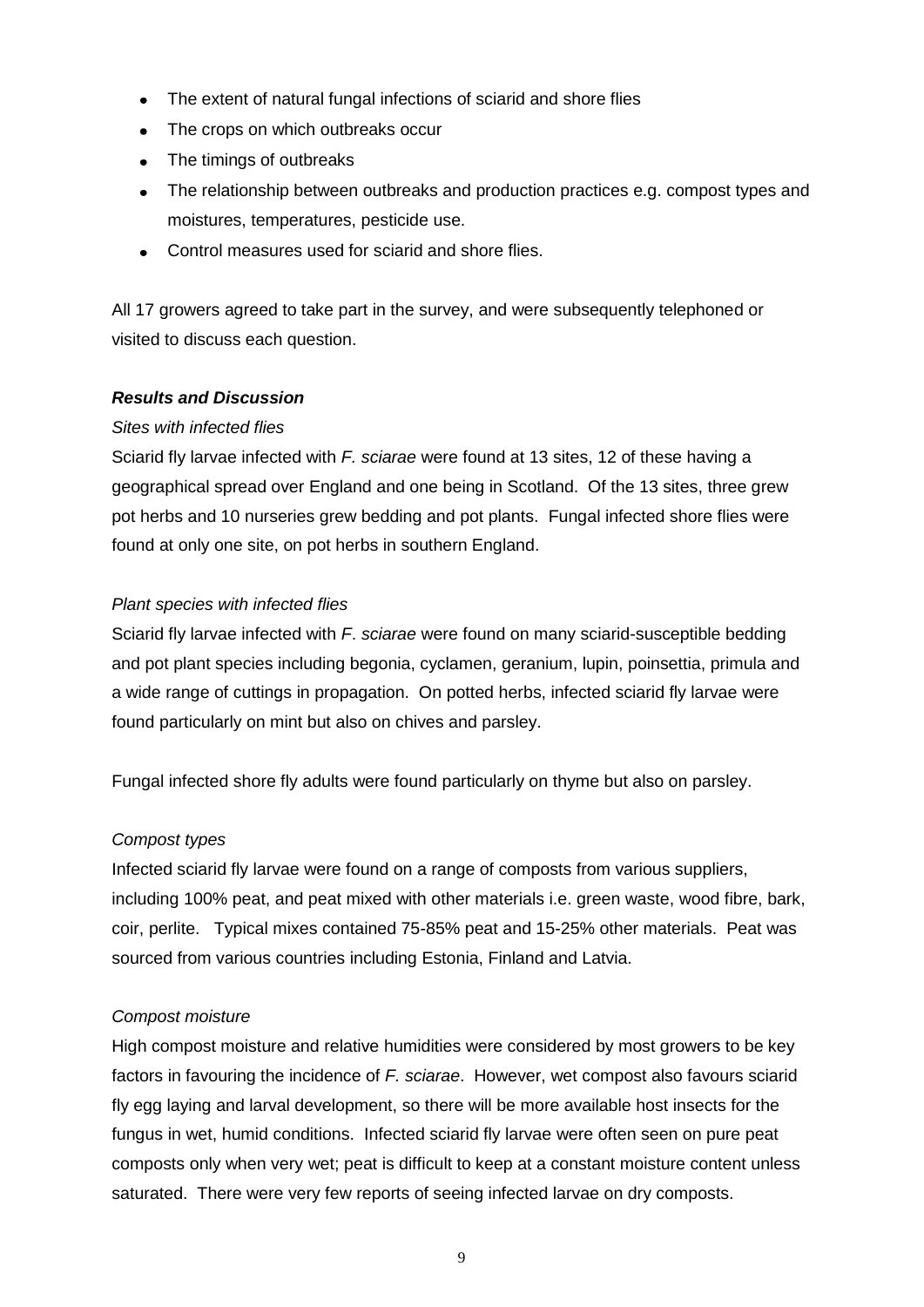## *Timing of fungal infections*

Infected sciarid fly larvae were seen at various times of the year, depending on the times various crops are produced, e.g:

- On poinsettia, infections were seen in the late summer / early autumn during the first few weeks of the crop when the plants are most susceptible to sciarid flies.
- On primula, infections were seen in late autumn to early spring.
- On begonias which are grown all year round, infections were only seen during September and October, on the oldest plants, which were irrigated more than younger plants and thus had higher numbers of sciarid fly hosts.
- On one nursery growing mint, infected sciarid fly larvae (in high numbers) were seen only in the autumn and winter period, when glasshouse temperatures were cool and the peat remained very wet on the surface.
- Infected larvae were usually not seen until 4-6 weeks after potting, although on potted mint they were seen as early as two weeks after potting. This is relevant to potential sciarid fly control by the pathogen on pot herbs, as the summer production cycle is only five weeks.

## *Extent of infection in the crops*

The extent of *F. sciarae* infection in the crops was partly dependent on the extent of sciarid fly infestation. For example, on one nursery growing poinsettias, infected larvae were only seen in compost where the plants were infected with root disease and thus had high numbers of sciarid fly larvae feeding on the rotting root tissue. The proportion of pots with infected larvae at the 13 sites ranged from 1-5% to over 80% and frequently all visible sciarid larvae were infected. Nine of the 13 growers who had seen infected larvae considered that *F. sciarae* was contributing to sciarid fly control.

The severity of sciarid fly infestations (and thus the extent of infection with *F. sciarae*) was also affected by control measures used for sciarid fly control. These included the following biological control agents or pesticides (the pesticides were only used on the ornamental crops and not on the pot herbs):

- *Hypoaspis* spp. (predatory mites)
- *Steinernema feltiae* (insect-pathogenic nematodes)
- *Atheta coriaria* (predatory beetles)
- imidacloprid (e.g. Intercept drench)
- teflubenzuron (Nemolt)

## *Effect of fungicides*

Very few fungicide applications were used on the pot herbs, only sulphur for powdery mildew control. However, on the ornamental crops, *F. sciarae* seemed to survive a range of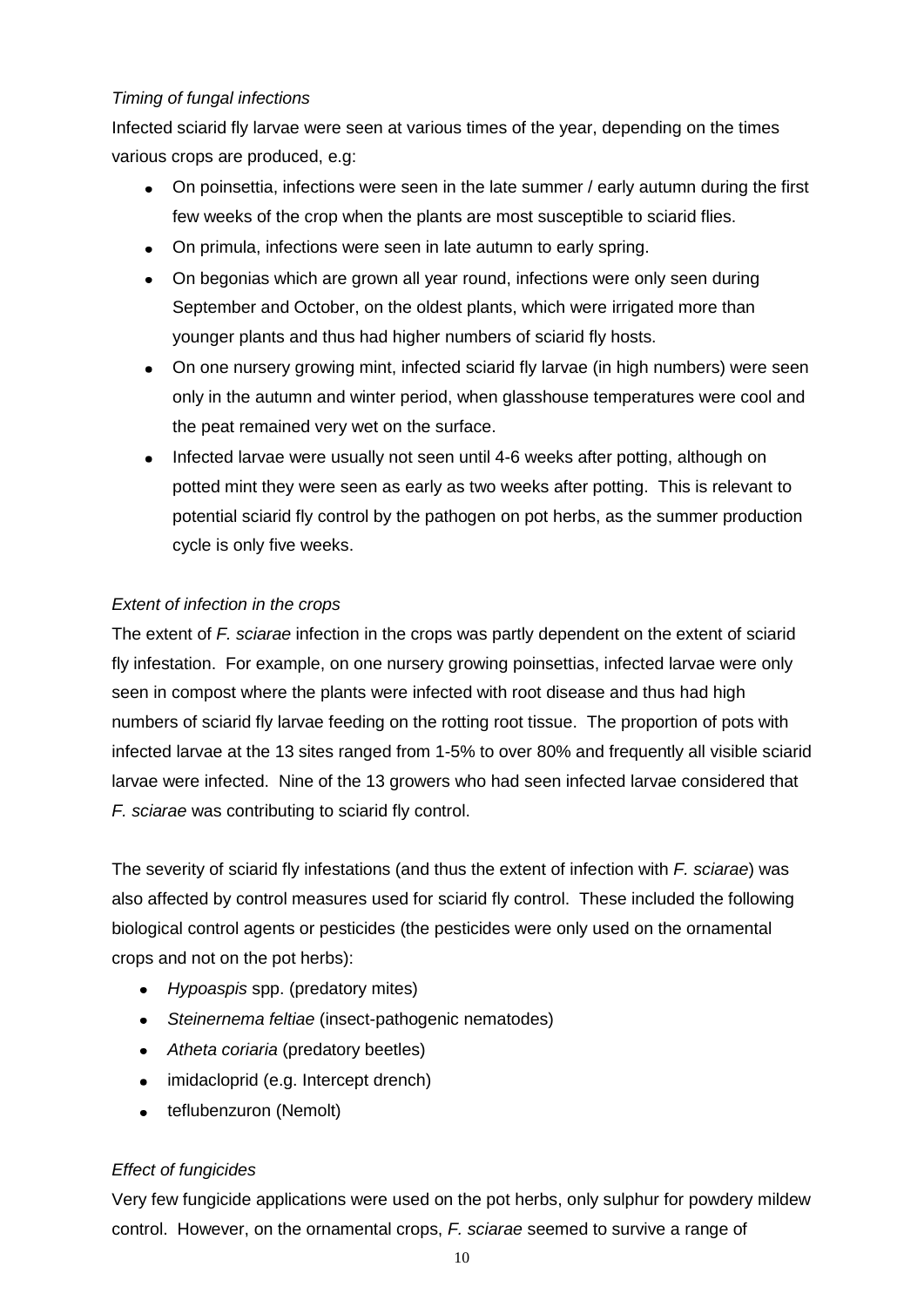fungicides, applied both as high volume sprays and as compost drenches. Fungicide programmes on ornamental plants with infected sciarid larvae included the following active ingredients (example product names given in brackets):

- azoxystrobin (Amistar)  $\bullet$
- benthiavalicarb-isopropyl + mancozeb (Valbon)
- boscalid + pyraclostrobin (Signum)
- carbendazim (Delsene 50 Flo)
- chlorothalonil (Bravo/Repulse)
- copper ammonium carbonate (Croptex Fungex)  $\bullet$
- dimethomorph + mancozeb (Invader)  $\bullet$
- fenarimol (Rubigan)
- fosetyl-aluminium (Aliette)  $\bullet$
- iprodione (Rovral)  $\bullet$
- mancozeb + metalaxyl-M (Fubol Gold)  $\bullet$
- mepanipyrim (Frupica)
- metalaxyl-M (Subdue)  $\bullet$
- myclobutanil (Systhane 20 EW)  $\bullet$
- prochloraz (Octave)  $\bullet$
- propamocarb hydrochloride (Filex, Proplant)  $\bullet$
- pyrimethanil (Scala)
- thiram (Thianosan DG)

## **01/2 Detailed nursery surveys (ADAS, Fargro and host growers)**

#### *Aim*

The aim was to monitor selected nurseries on sequential dates in order to determine timing and development of fungal outbreaks.

## *Sites*

The following nurseries were selected for the surveys, where natural outbreaks of either *Furia sciarae* or *Hirsutella* had been confirmed in 1.1 above.

- Double H Nursery, Hants (sciarid fly on begonia)
- Orchard Nursery (part of the Bordon Hill Nurseries group) , Warwicks (sciarid fly on cyclamen)
- Allensmore Nursery, Hereford (sciarid fly on primula)
- Swedeponic, Lincs (sciarid fly on pot herbs)
- Mint propagator, Lincs (sciarid fly on potted mint)
- Humber VHB, West Sussex (shore fly on pot herbs)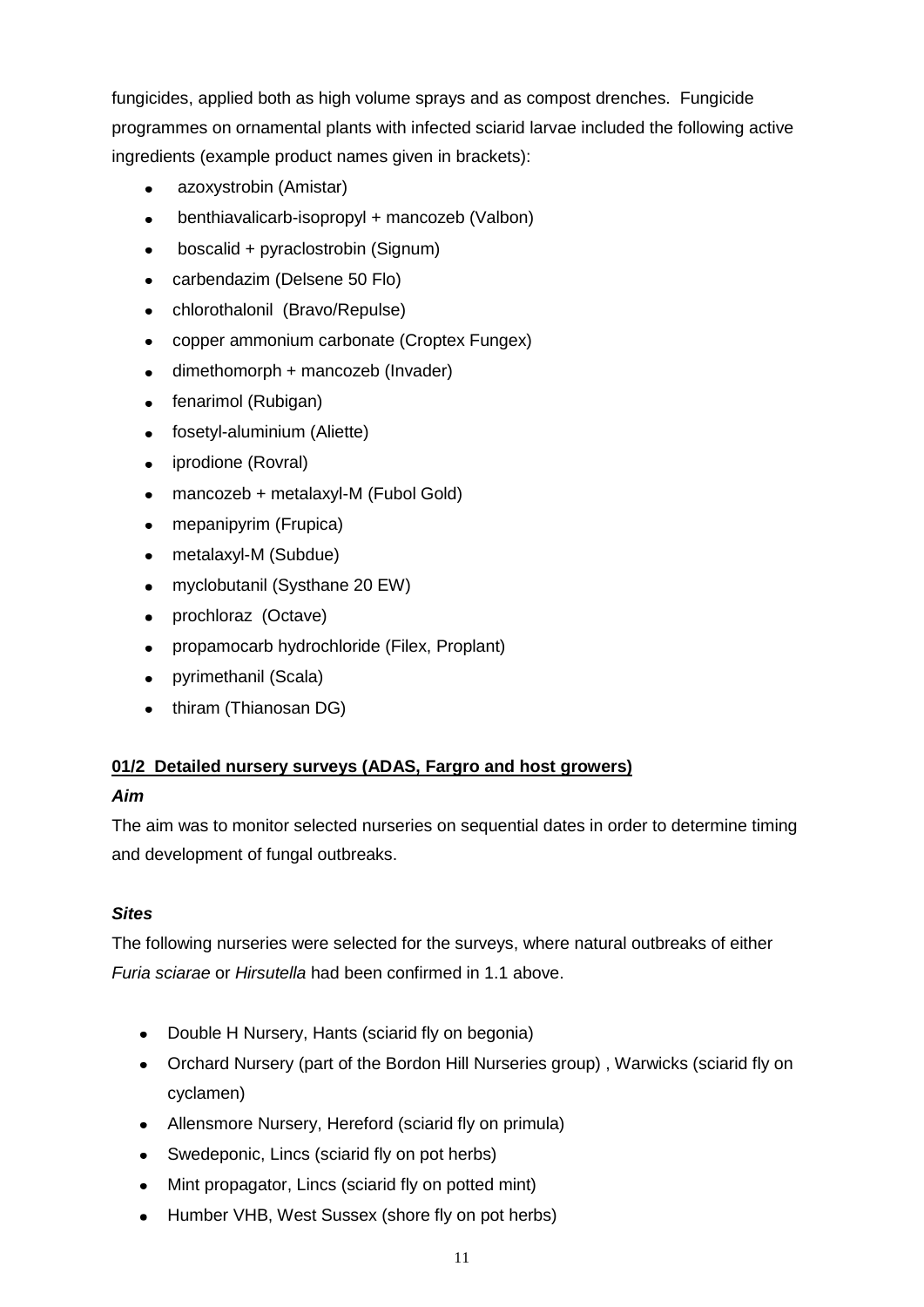## *Materials and Methods*

One glasshouse on each nursery was monitored, either by ADAS, Fargro Ltd. or by the host grower if a member of the project consortium. Dates and frequency of visits depended on the crop grown and the time of year fungal infections occurred on each nursery. On each visit, 50 pots were sampled (five pots at each of 10 sampling points across the glasshouse), unless the host grower was already sampling more plants as part of the nursery pest monitoring system. The sampled pots were taken from pots of the same age in a seasonal crop e.g. cyclamen, or plants of sequential ages in crops grown in cycles e.g. begonia and pot herbs.

#### *Assessments*

- Age of sampled plants
- Presence or absence of infected shore fly adults on foliage, pot or compost
- Presence or absence of infected sciarid fly larvae on surface of compost

## *Results and Discussion*

*Double H Nursery Crop:* Begonia *Compost:* 80% peat, 20% perlite/woodfibre/coir

Monitoring of sciarid fly larvae infected with *Furia sciarae* was done weekly at 171 sampling points by nursery staff between weeks 24 and 51 (early June to late December) as part of the nursery pest monitoring system. Additional monitoring was done on 16 October 2008 at 50 sampling points by Jude Bennison, ADAS.

Healthy and infected sciarid fly larvae were first recorded by nursery staff in early October. Peak numbers of pots with healthy and infected larvae were found one week after initial detection, in 30% and 7% of the pots respectively. Thereafter, numbers of pots with healthy and infected larvae declined, probably due to additional releases of the predatory mite *Hypoaspis miles* by the grower. Healthy larvae were found in 7% of pots in late December, but no infected larvae were found after early November.

Healthy and infected sciarid fly larvae were found mostly on the older begonia plants, 10 weeks after potting, just before the marketing stage. This was probably due to the compost in the older plants being wetter, due to increased watering of the larger plants and to the increased crop canopy shading the compost.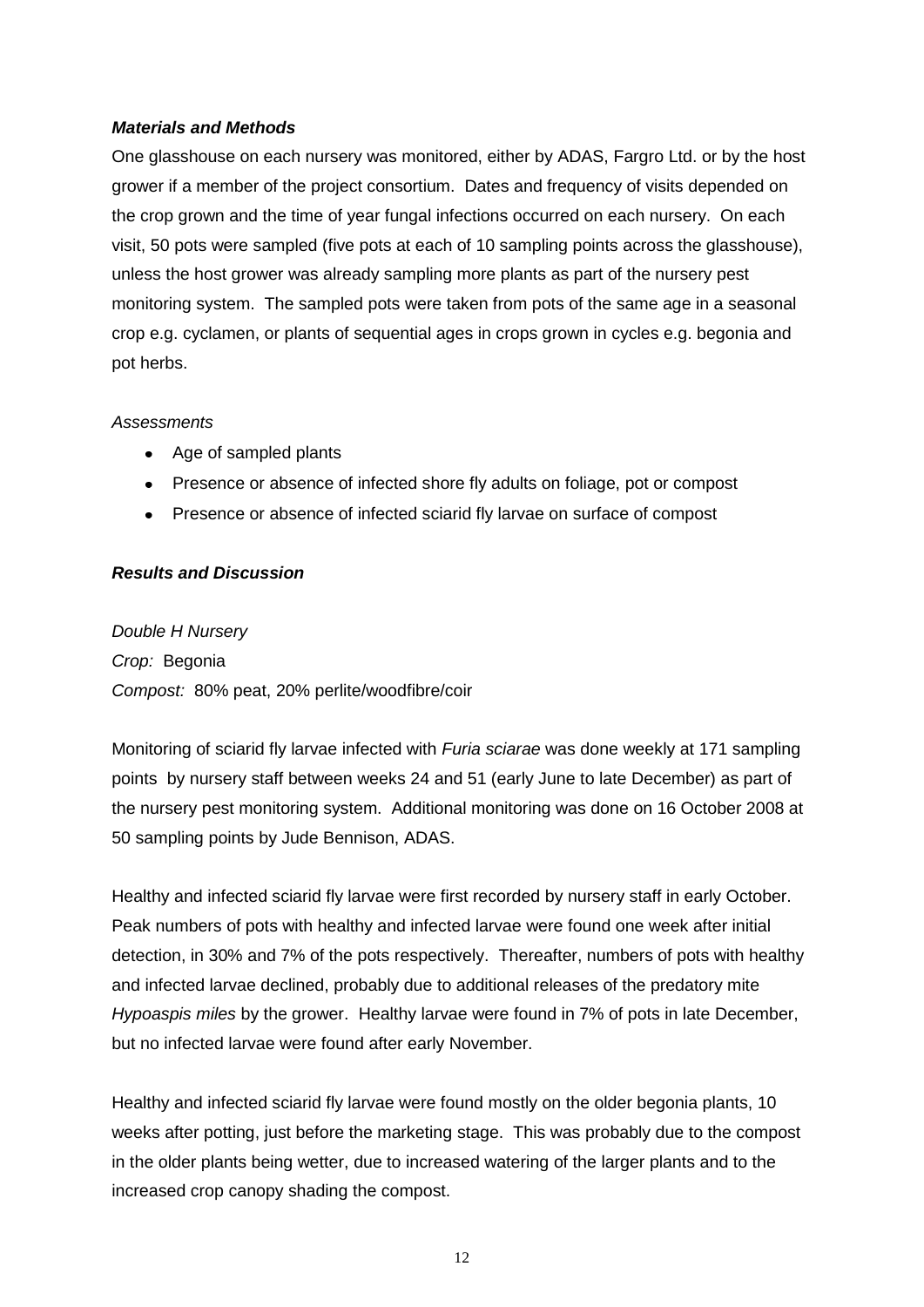On 16 October, no infected larvae were found by ADAS on 50 sampled pots, but were found on 2% of the 171 pots (one pot) in the same week by the grower. This demonstrated that at very low incidences of infection, 50 pots were insufficient to detect infected larvae.

*Orchard Nursery Crop:* mini-cyclamen *Compost:* 80% peat, 20% bark

Monitoring of sciarid fly larvae infected with *F. sciarae* was done monthly between 16 October and 9 December 2008 by John Buxton, ADAS. The glasshouse was kept at a minimum 10°C. Infected larvae were seen in more pots (26%) on 16 October than on 12 November (2% pots) and on 9 December (8% pots). No control methods were applied for sciarid fly control. Several fungicides were applied to the crop as high volume sprays for botrytis control during August and September. These were pyrimethanil (Scala), boscalid + pyraclostrobin (Signum) and mepanipyrim (Frupica).

*Allensmore*

*Crop:* primula *Compost:* 60% peat, 40% bark

Monitoring of sciarid fly larvae infected with *F. sciarae* was done monthly between 16 October and 8 January 2009 by John Buxton, ADAS. The glasshouse was kept cool, with frost protection only. Compost teas were applied to the crop but no conventional fungicides. Infected sciarid fly larvae were seen on all dates: on 14% pots on 16 October, 24% pots on 12 November, 26% pots on 9 December and 36% pots on 8 January, when the crop was being sold. The infection did not seem to be inhibited by cold temperatures in January.

*Swedeponic*

*Crops:* potted mint and chives *Mint compost:* 100% peat *Chives compost:* 80% peat, 20% other components including some green waste

*Hypoaspis miles* were applied to the crops for sciarid fly control. No pesticides or fungicides were applied to the crops and the glasshouse temperature was maintained at 19°C. Monitoring of sciarid fly larvae infected with *F. sciarae* was done monthly between December 2008 and February 2009, by Kerry Maulden, ADAS and by Steve Helm, the grower. Infected larvae were not detected on the chives on any date and were only detected on the mint on 11 December. On this date, no infected larvae were found on the 50 monitored pots, but were found on a low proportion of additional pots when more were inspected. These pots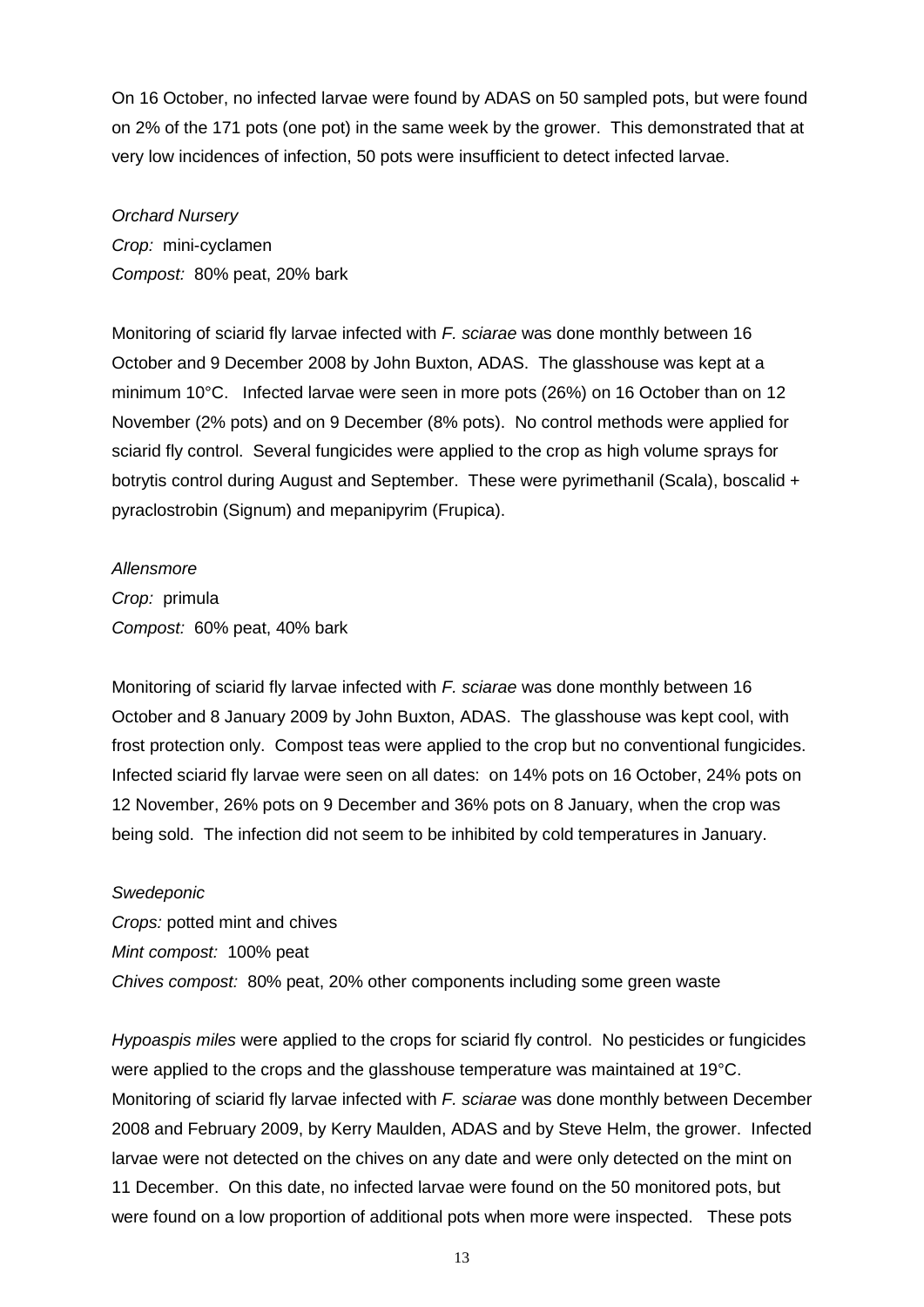had only been on the nursery for two weeks and the grower confirmed that the pots had been received from the propagator with infected larvae. Therefore the mint propagator was included as an additional survey site.

*Mint propagator Crop:* potted garden mint *Compost:* 100% peat

Monitoring of sciarid fly larvae infected with *F. sciarae* was done in December 2008 and February 2009, by Kerry Maulden, ADAS. Infected larvae were only detected on 11 December, in 28% pots. More pots with infected larvae were seen on the oldest, 6-week old plants, which were ready to be sent to production nurseries including Swedeponic. However, infected larvae were also seen on pots from the 2-week old stage onwards. The crop was grown cool (minimum 12°C) in very wet peat and the grower commented that infections were only seen in the autumn when the compost surface tended to stay very damp.

#### *Humber VHB*

*Crop:* thyme *Compost:* 85% peat, 15% other components, not including green waste

Monitoring of shore fly adults infected with '*Hirsutella'* was done by either Neil Helyer, Fargro Ltd. or Simon Budge, the grower, every two weeks from September 2008 until the date of this report. Monitoring will continue until spring 2010. In October 2008, infected shore flies were easily found, but thereafter were very difficult to find. Thus monitoring was done on at least 200 pots from February 2009 onwards. No infected flies have been detected since January 2009.

#### *Conclusions from telephone and nursery surveys in Objective 1*

- *S*ciarid fly larvae infected with *F. sciariae* occurred on 13 of the 17 nurseries contacted.
- *F. sciarae* occurred on three of the five pot herb sites and 10 of the 12 bedding and pot plant sites contacted.
- Shore fly adults infected with '*Hirsutella'* sp. were found at only one site, on pot herbs, mainly on thyme but also on parsley. The fungus seems to occur mainly in the autumn/winter period.
- $\bullet$ Sciarid fly larvae infected with *F. sciarae* occurred on the compost in which a wide range of plant species were growing, including begonia, cyclamen, poinsettia, primula, chives, mint and parsley.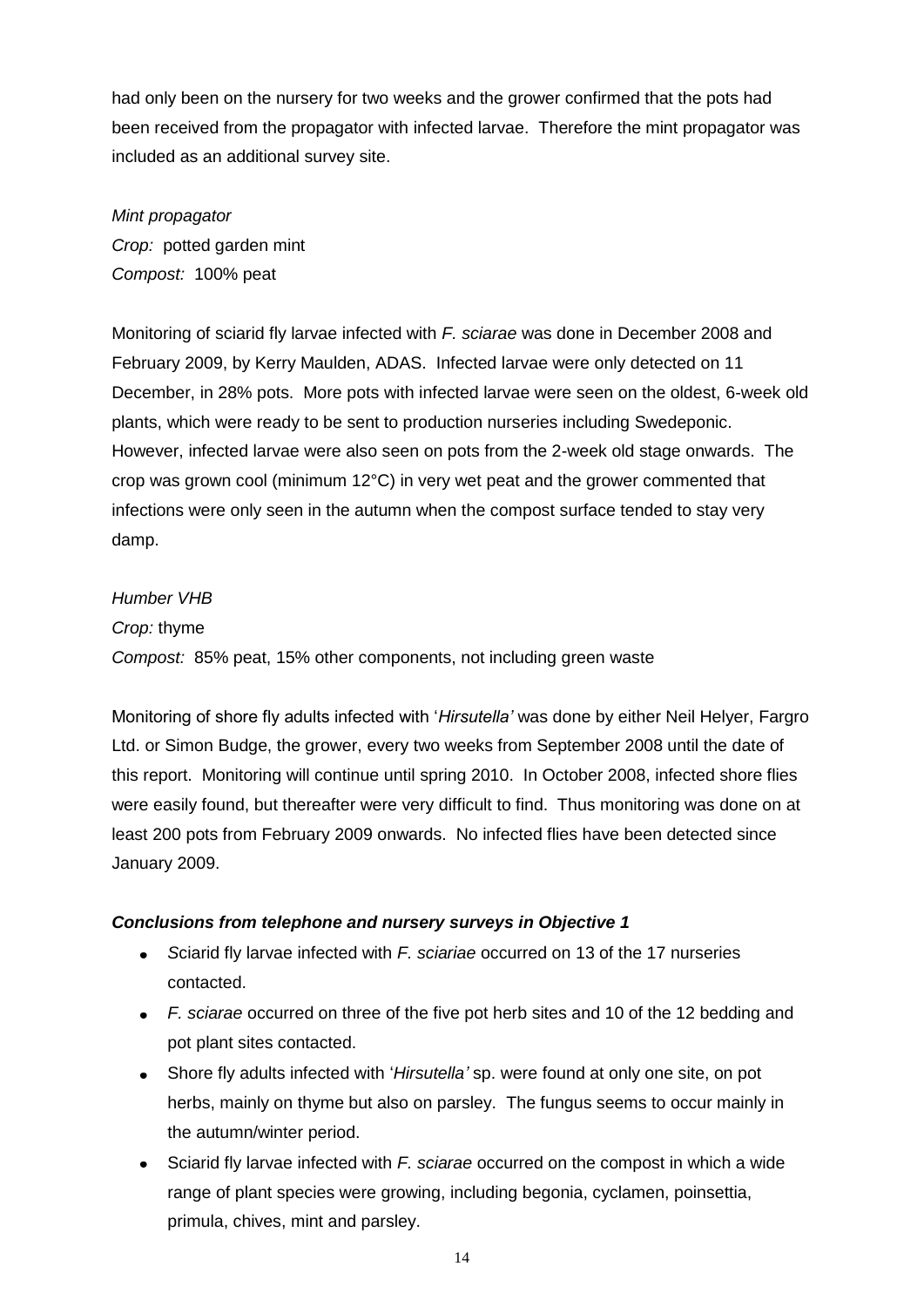- Sciarid fly larvae infected with *F. sciarae* occurred in a range of commercial composts including pure peat and peat mixed with other materials i.e. green waste, wood fibre, bark, coir or perlite.
- High compost moisture was considered to be a key factor favouring the incidence of *F. sciarae*.
- High compost moisture also favours sciarid fly egg laying and completion of the life cycle thus wet, humid conditions will lead to higher numbers of host insects for infection.
- Sciarid fly larvae infected with *F. sciarae* occurred at various times of the year, according to crop production times, e.g. in late summer / early autumn on poinsettia, late autumn to early spring on primula. Timing of infections was also affected by temperature and humidity e.g. on a nursery growing mint all year round, infected larvae were only seen in autumn and winter when the glasshouse was cool and the peat remained very wet. However, the fungus seems to occur at a wide range of temperatures, from very cold conditions in glasshouses with only frost protection in winter (e.g. on primula), to summer glasshouse temperatures (e.g. on begonia and poinsettia).
- Although many growers commented that infected larvae were not usually seen until 4-6 weeks after potting, on pot herbs they were seen as early as two weeks after potting.
- The proportion of pots with infected sciarid fly larvae ranged from 1-5% to over 80%. Frequently all visible sciarid fly larvae were infected.
- Nine of the 13 growers who had seen infected larvae considered that *F. sciarae* had contributed to sciarid fly control.
- The extent of sciarid larval infection with *F. sciarae* was affected by the biological or chemical control measures being used against the pest.
- *F. sciarae* seemed to survive fungicide programmes commonly used for disease control on protected ornamentals.

## **O1/3 Isolation of pathogenic fungi from naturally infect sciarid and shore flies (WHRI)**

*Note: Because of the nature of this type of work, it is being presented as a combined section that includes Materials and Methods, Results and Discussion*

When the project started, it was known that the natural infections of sciarid fly (*Bradysia difformis*) and shore fly (*Scatella tenuicosta*) were caused by two different types of insect pathogenic fungi. Sciarid fly infections were caused by a fungus identified, on the basis of spore morphology, as *Furia sciarae*. Shore fly infections were cause by a fungus identified –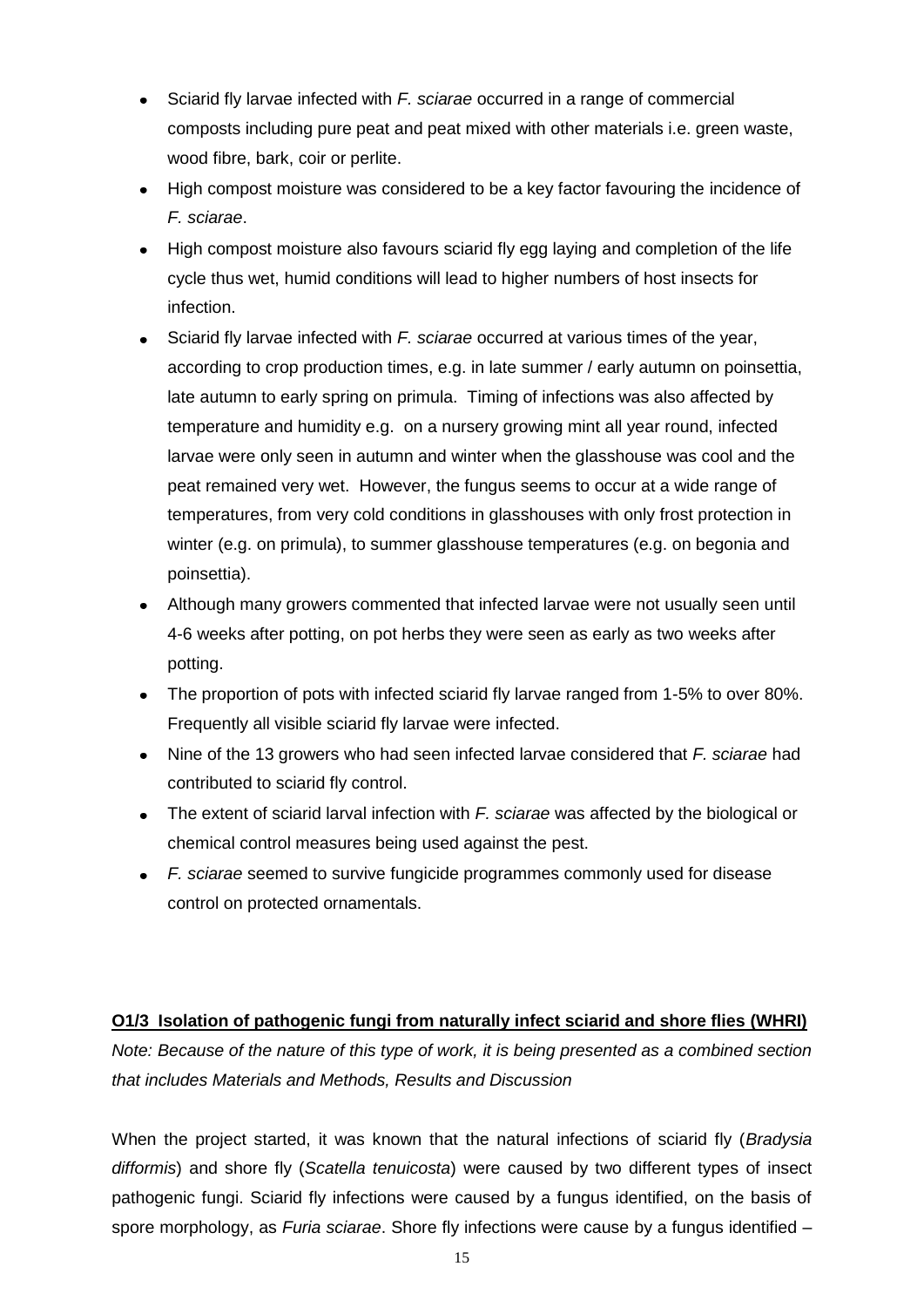again on the basis of spore morphology – as a species from the genus *Hirsutella*. These fungi needed to be isolated from infected insects and grown in axenic culture (i.e. a 'pure' culture of each fungus, free from contamination by other microorganisms). This will provide material for species identification based on gene sequencing, and also act as a source of fresh material to infect insects in laboratory and glasshouse experiments.

'*Hirsutella*'. Analysis of nucleotide sequence data showed that the fungus identified as '*Hirsutella*' on the basis of spore morphology was in fact a different species (see O1/4 below). The fungus was only found on one location, on a herb nursery on the south coast, on shore flies associated with thyme plants. The fungus was isolated into culture successfully using sections of synnemata (spore bearing structures composed of an aggregation of fungal hyphae, about 0.5 mm in diameter and 5mm in length and looking very much like a piece of human hair. Shore flies killed by '*Hirsutella*' typically have one or two synnemata growing vertically from the thorax). Synnemata were excised from infected cadavers and placed on Sabouraud dextrose agar (SDA). Fungal mycelium grew slowly on the agar out from the synnemata, typically reaching a colony diameter of c. 2 cm in 4 weeks at 25ºC. Two different types of culture morphology were observed: some culture produced more synnemata from a mat of mycelium on the agar, while others consisted just of a grey mycelial mat, velvety to downy in texture. Spores were harvested from these cultures and placed into storage at -80 ºC but subsequent recovery from the frozen material was poor. Cultures are currently being stored on SDA slopes at 5 ºC with the aim of developing a better method of long term storage in the future, such as freeze drying mycelium.

*Furia sciarae*. This fungus is a member of the order Entomophthorales (phylum Zygomycota). Many species of entomophthoralean fungi have evolved specific ecomorphological adaptations to the life cycles of their insect hosts. They can also have very particular nutrient requirements for growth and some species cannot be grown at all in the absence of a host insect (i.e. they are physiologically obligate pathogens). In the case of *F. sciarae*, we established by observation of naturally infected sciarid larvae that the fungus infects its hosts using actively discharged 'ballistospores' fired from infected cadavers. The spores are released into the air for dispersal and to contact and infect new host individuals. This mode of dispersal and infection is typical of many entomophthoralean species. A range of methods was investigated for isolating the fungus into agar based culture. This kind of investigation is very time consuming (it took us 9 months continuous experimentation before finally isolating the fungus into culture) and it does not provide much at all in the way of quantitative data. Moreover, there are no reports of standard methods for *Furia sciarae* isolation in the literature. For the purposes of this report we summarise the main isolation methods investigated here and the results obtained. The methods used were adapted from general techniques used with other entomophthoralean fungi (Papierok & Hajek, 1997).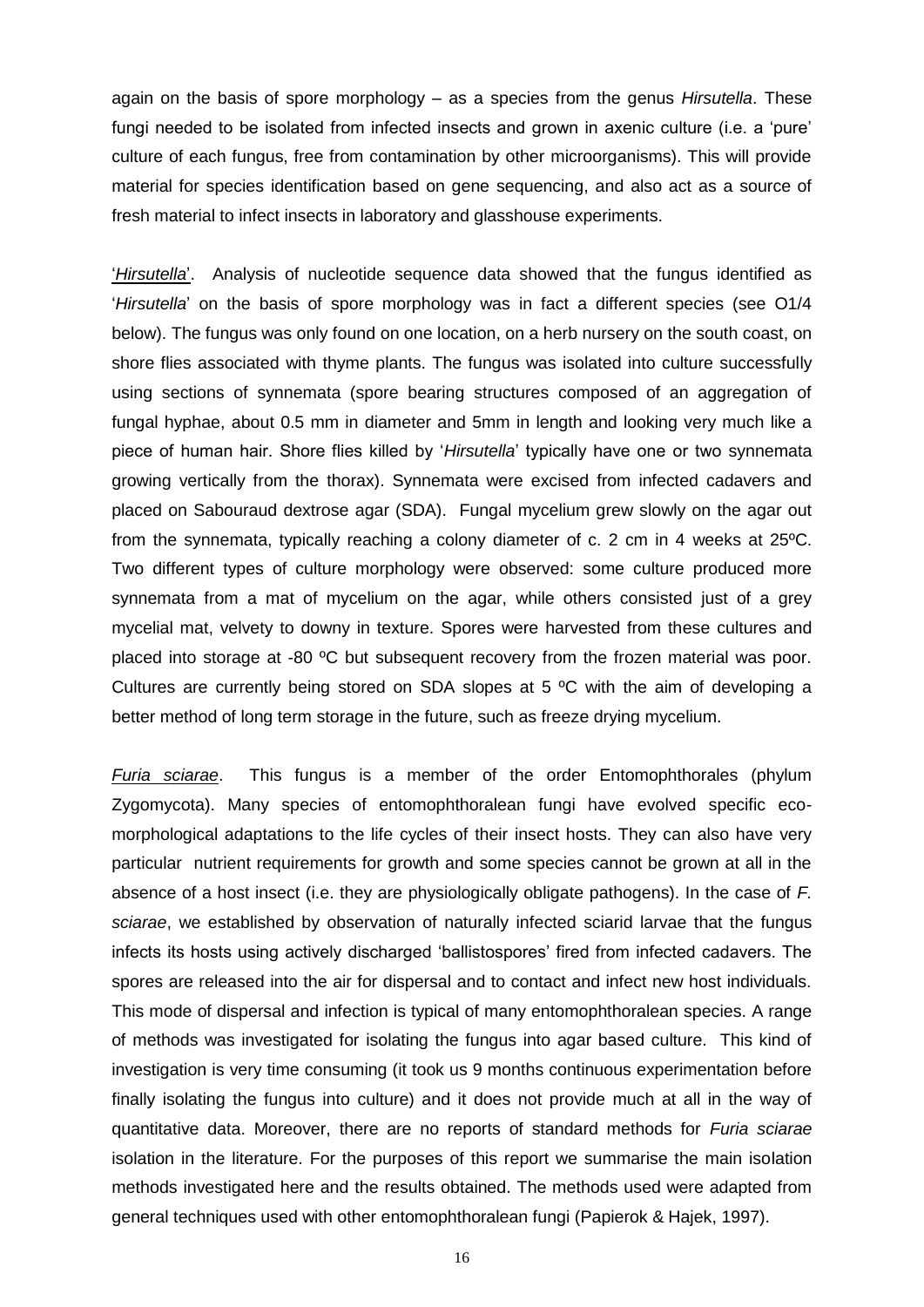- Result 1: Isolation required larval cadavers collected <24h post death. *Furia* isolations were attempted from infected sciarid larvae received from 9 different nurseries (7 pot and bedding, 2 herbs) including the following: Pentland Plants, Bordon Hill (Welford), Double H, Yoder Toddington, Coletta & Tyson, Brosters of Peover, Swedeponic, and Allensmore. Most of the samples were received as infected cadavers on potted plants sent by the grower. However, we also made regular collecting trips to Bordon Hill Nurseries at Welford, where infected sciarid larvae were collected on site or plants with large numbers of infected cadavers were taken back to the laboratory. Through observation of infected material collected at Bordon Hill, we concluded that the discharge of spores on cadavers occurred over a short time window, normally  $24 - 48$  h. Spore production occurred mostly at night: when we cleared pots of dead larvae at the end of the day, we observed 'new' sporulating cadavers infected by *Furia* the next morning. Thus fungus-infected larvae came up to the surface of the compost at night, died, and then *Furia* spores were produced on them and actively discharged in the space of a single night. Fungal infected sciarid larvae sent to us from nurseries tended to produce very few spores or none at all, indicating that this material was > 48h old and not a good choice for fungal isolation (see Result 2). Towards the end of this part of the project, we therefore concentrated on isolating the fungus from cadavers collected from Bordon Hill in the morning, where we could guarantee that the cadavers were 'fresh' and would yield a good supply of spores.
- Result 2: the fungus could not be isolated from mycelium that had colonised sciarid larvae. We concentrated on culturing the fungus from spores, as we found that it was not possible to culture it from fungal mycelium growing in infected larvae. When an insect is killed by a fungus, you can often isolate the fungus by simply placing the cadaver on an agar based medium and the fungal mycelium in the insect will grow out onto the medium. However, when infected larvae were placed on plates of agarbased medium, there were high levels of contamination by bacteria and other species of fungi. This is not surprising given that the larvae live and feed in compost. We investigated surface sterilising infected cadavers by washing them in ethanol / sodium hypochlorite solution, but the cadavers were highly fragile. In all cases they disintegrated and hence any *Furia* mycelium within the cadavers would have been killed therefore. Furthermore, there is published evidence from other species of entomophthorlaean fungi that the mycelium dies soon after spores have been actively discharged.
- Result 3: the fungus could be cultured from captured ballistospores and grown on YSMA medium. It was possible to grow the fungus on agar-based media from ballistospores captured from sporulating larval cadavers using a 'spore showering' technique. Larval cadavers that had died overnight were placed on the lids of Petri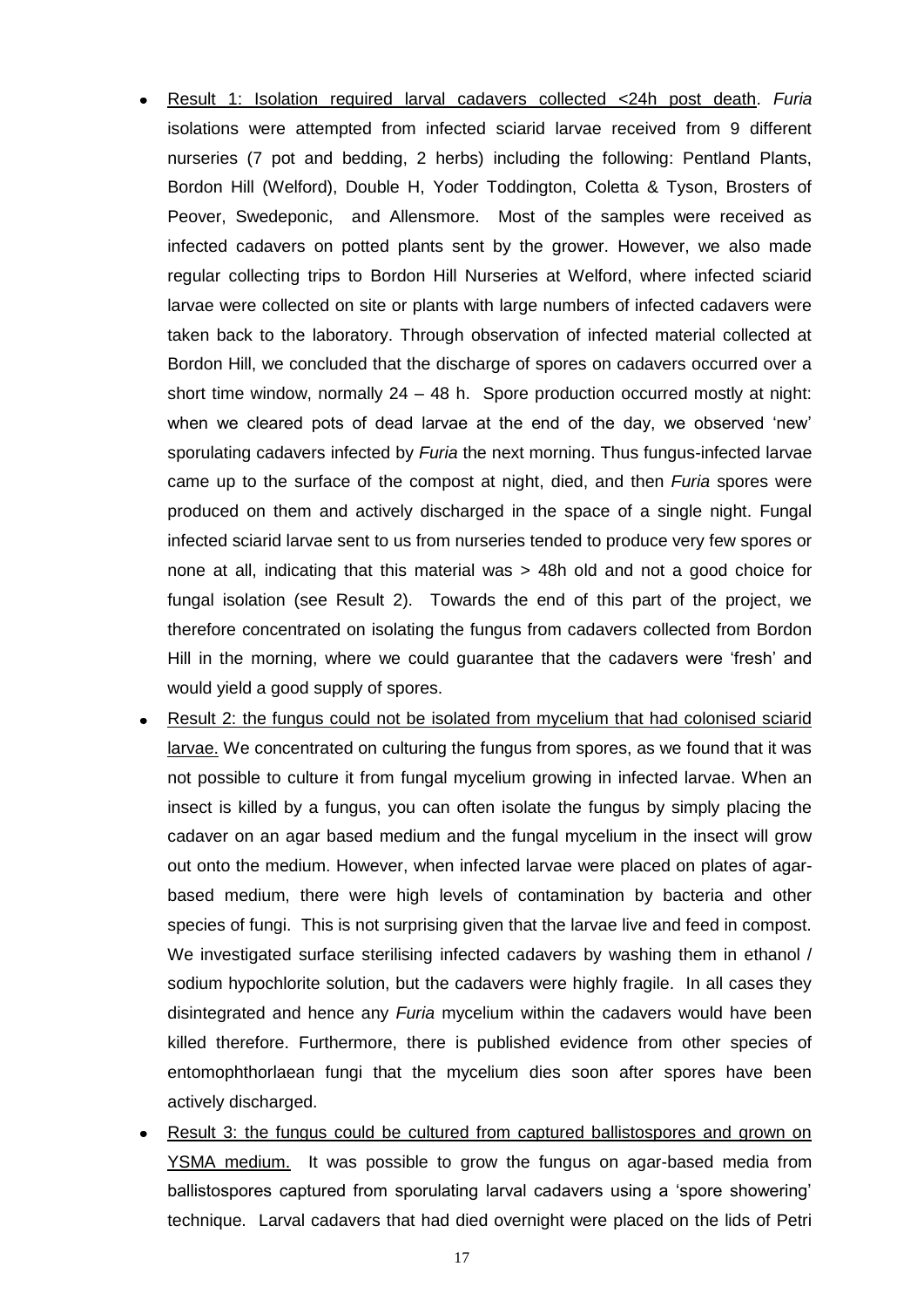dishes containing agar based media. Spores were then released and showered upwards onto the surface of the medium. 'Showering down' (i.e. holding cadavers above the agar based medium) resulted in large amounts of bacterial and fungal contamination caused by material dropping from cadavers. Each cadaver was placed on a tower made of small pieces of damp filter paper, so that they were c. 5mm from the agar surface. This ensured that large numbers of spores were captured. Large numbers of spores (c.  $10^3$ ) were required in order to get them to germinate myceliogenically. In most cases, the spores would germinate and grow to produce additional small, secondary spores (one on each primary spore) that were actively released from the conidiophores but which did not, to the best of our knowledge, then germinate and form mycelium. However, in some cases, the ballistospores germinated to form fungal hyphae, which then coalesced to form mycelium. We tried a number of methods to increase the success rate of myceliogenic germination, including covering spores with cover slips or placing them in liquid medium (since secondary spore production is thought to be stimulated when a primary spore does not contact a susceptible host but instead lands on an non-host substrate in air). However these did not guarantee myceliogenic germination. The fungus would not germinate on SDA, but it would germinate on a 'YSMA' medium comprising of sterilised, yeast extract, sucrose cow's milk and egg yolk (albumin).

We have now successfully isolated a number of cultures of *Furia* from Bordon Hill which are growing on YSMA medium. However, isolation remains something of a hit and miss affair. We also obtained a slope taken from the only registered culture of *F. sciarae*, provided to us by Dr Richard Humber, curator of the USDA ARSEF (Agriculture Research Service collection of Entomopathogenic Fungi) culture collection at Cornell University, New York. This strain (ARSEF 1870) was isolated from an adult sciarid on soil. This is being used as a reference for molecular phylogeny studies and lab experiments.

*Other fungal species*. We also have seven other isolates of two species of entomopathogenic fungi obtained from sciarid and shore flies: *Lecanicillium* sp. (1 isolate) and *Beauveria bassiana* (6 isolates) (Table 1). These were isolated from infected adult flies sent to us by colleagues over the last 16 years. Both *Lecanicillium* and *Beauveria* are ascomycete fungi. They are not reported in the scientific literature to cause natural epizootics (= outbreaks) in sciarid fly or shore fly populations, and so they do not have the potential to provide 'free' biocontrol like *Furia* or '*Hirsutella*'. However, isolates of these species are being used as commercial biopesticides against other insect pests. Later in the project, selected isolates of *B. bassiana* and *Lecanicillium* will be evaluated as potential biopesticides against sciarid and shore flies.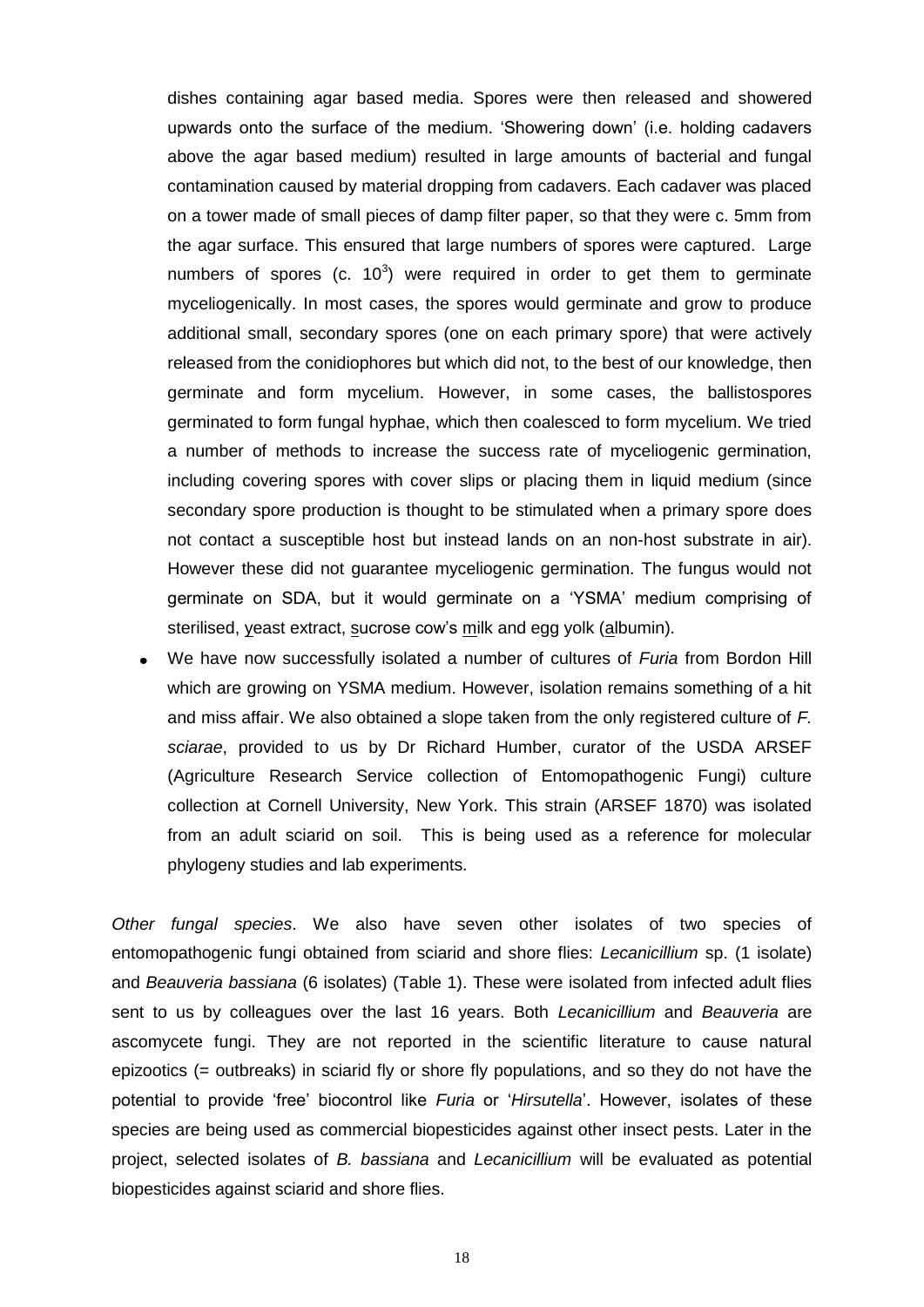**Table 1.** Isolates of *Lecanicillium* sp and *Beauveria bassiana* obtained from naturally infected adult sciarids and shore flies

| Isolate no | <b>Fungal species</b> | <b>Host</b>         | <b>Source</b>                                       |
|------------|-----------------------|---------------------|-----------------------------------------------------|
| 399.93     | Lecanicillium sp.     | Scatella tenuicosta | John Buxton (ADAS)                                  |
| 461.99     | Beauveria bassiana    | Bradysia difformis  | John Buxton                                         |
| 462.99     | Beauveria bassiana    | Scatella tenuicosta | Rob Jacobson (Crop<br><b>Protection Consultant)</b> |
| 514.00     | Beauveria bassiana    | Scatella tenuicosta | Rob Jacobson                                        |
| 1341.05    | Beauveria bassiana    | Scatella tenuicosta | Jude Bennison (ADAS)                                |
| 1730.08    | Beauveria bassiana    | Bradysia difformis  | Russ Woodcock                                       |
| 1731.08    | Beauveria bassiana    | Scatella tenuicosta | Rob Jacobson                                        |

#### **O1/4 Fungal molecular phylogeny (WHRI)**

#### *Materials and Methods*

It is important to be able to identify the species of the two fungi naturally infecting sciarid and shore flies. Published information about other, closely related species of fungi – which we assume are likely to have similar a biology - can then be used to inform the design, execution and analysis of experiments in this project. Traditionally, the taxonomy and phylogeny of fungi relied on morphological characteristics, particularly of the spore bearing structures. However, fungi do not vary much in their morphology, meaning that many of the species relationships based on morphology have a low degree of certainty. While morphology is still an important tool, fungal taxonomy and phylogeny relies increasingly on information at the DNA level which provides phylogenetically meaningful information with a high degree of resolution. This includes nucleotide sequence data, single nucleotide polymorphisms (SNPs) and polymorphisms in hypervariable noncoding regions such as microsatellites. In this study, nucleotide sequence information of the rRNA gene repeat unit (Internal Transcribed Spacer (ITS) I, 5.8S gene, ITS II) was obtained using PCR amplification with universal fungal primers (White *et al*.,1990) followed by sequencing. This method is used commonly in fungal phylogeny studies as it tends to give good resolution at the species level (Sung *et al,* 2007). Sequence data was generated for the two different fungi isolated from infected sciarid and shore flies and provisionally identified before the start of the project, on the basis of spore morphology, as *Furia sciarae* (sciarid flies) and *Hirsutella* sp. (shore flies).

DNA was extracted from fungal mycelium harvested from axenic cultures grown on agar based media. Extraction was done using the Qiagen 'DNeasy' plant mini kit (Qiagen, Crawley, UK) and quantified using a Nanodrop ND-1000 spectrophotometer (Nanodrop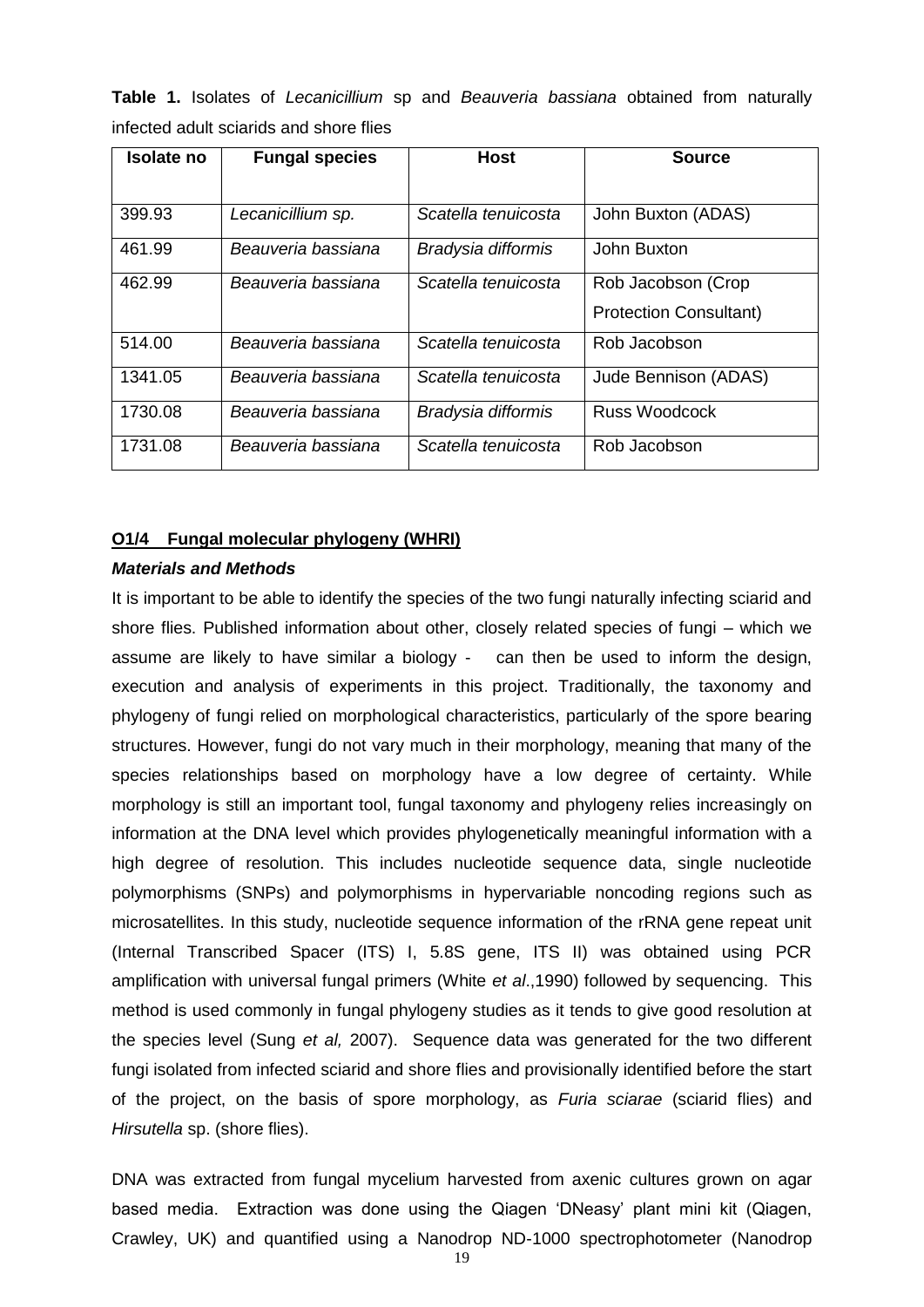Technologies, Wilmington, USA). Fungal DNA (1ng) was amplified by PCR using ITS primers 1 and 4 (White *et al*.,1990). The thermocycler conditions were as follows: (a) Initial denaturing 94ºC for 2 min, annealing 55ºC 30s: (b) 35 cycles of extension 72ºC 30s denaturing 94ºC for 30 s, annealing 55ºC 30s; (c) final extension conditions of 72ºC 5 min. PCR products were then separated on a 1.5% agarose gel at  $6V.cm^{-1}$  for 1h and visualised using Gel Red staining and exposure to UV light. PCR products were purified using a QIAquick PCR product purification kit (Qiagen, Crawley, UK) then a BigDye Terminator v3.1 cycle sequencing kit (Applied Biosystems, Warrington, UK) was used together with ITS primers 1 and 4 to generate forward and reverse products. Sequence data was produced by an ABI 3130xl genetic analyser (Applied Biosystems, Warrington UK). These sequences were compared and consensus versions were constructed. A multiple sequence alignment programme (MegAlign, DNASTAR Inc., Madison, USA) was used to compare these sequences and others downloaded from DNA databases available on the internet (National Center for Biotechnology Information, [http://www.ncbi.nlm.nih.gov/\)](http://www.ncbi.nlm.nih.gov/). Unrooted phylogenetic trees (neighbour joining) were constructed in *MEGA* version 4 (Tamura et al, 2007).

#### *Results and Discussion*

*Furia sciarae*. Ribosomal RNA sequence data were generated for two fungal isolates: (1) one isolate of fungus cultured from an infected sciarid larva at Bordon Hill nurseries, provisionally identified by us as *F. sciarae* on the basis of spore morphology; and (2) the fungal culture obtained from the ARSEF collection and identified by Dr R. Humber of the USDA as *F. sciarae* on the basis of morphology. There is no rDNA sequence information for *F. sciarae* published on the NCBI database portal to compare with our two isolates from sciarid flies. However, the two isolates showed high sequence identity. In an unrooted phylogenetic tree, the two isolates formed a deep rooted cluster separate from five other species of entomophthoralean fungi (*Zoophthora radicans*, *Pandora kondoiensis*, *Pandora neoaphidis*, *Conidiobolus coronatus*, and *Entomopthora muscae*; sequence data taken from NCBI) and two species of ascomycete entomopathogenic fungi (*Beauveria bassiana* and *Metarhizium anisopliae*; sequence data taken from NCBI). This gives us confidence that the fungus that we have isolated and cultured from naturally infected sciarid fly larvae in the UK is a member of the species *Furia sciarae*. Given that *F. sciarae* has not been widely studied, there is a requirement to generate sequence data from other taxonomic molecular markers in order to more fully resolve its phylogenetic relationships with other entomopathogenic fungi, particularly the entomophthoraleans, as our data suggest that *Furia* is phylogenetically distinct from them. This will have to include a fungal species to be used as a suitable outgroup to calculate rooted phylogenetic trees.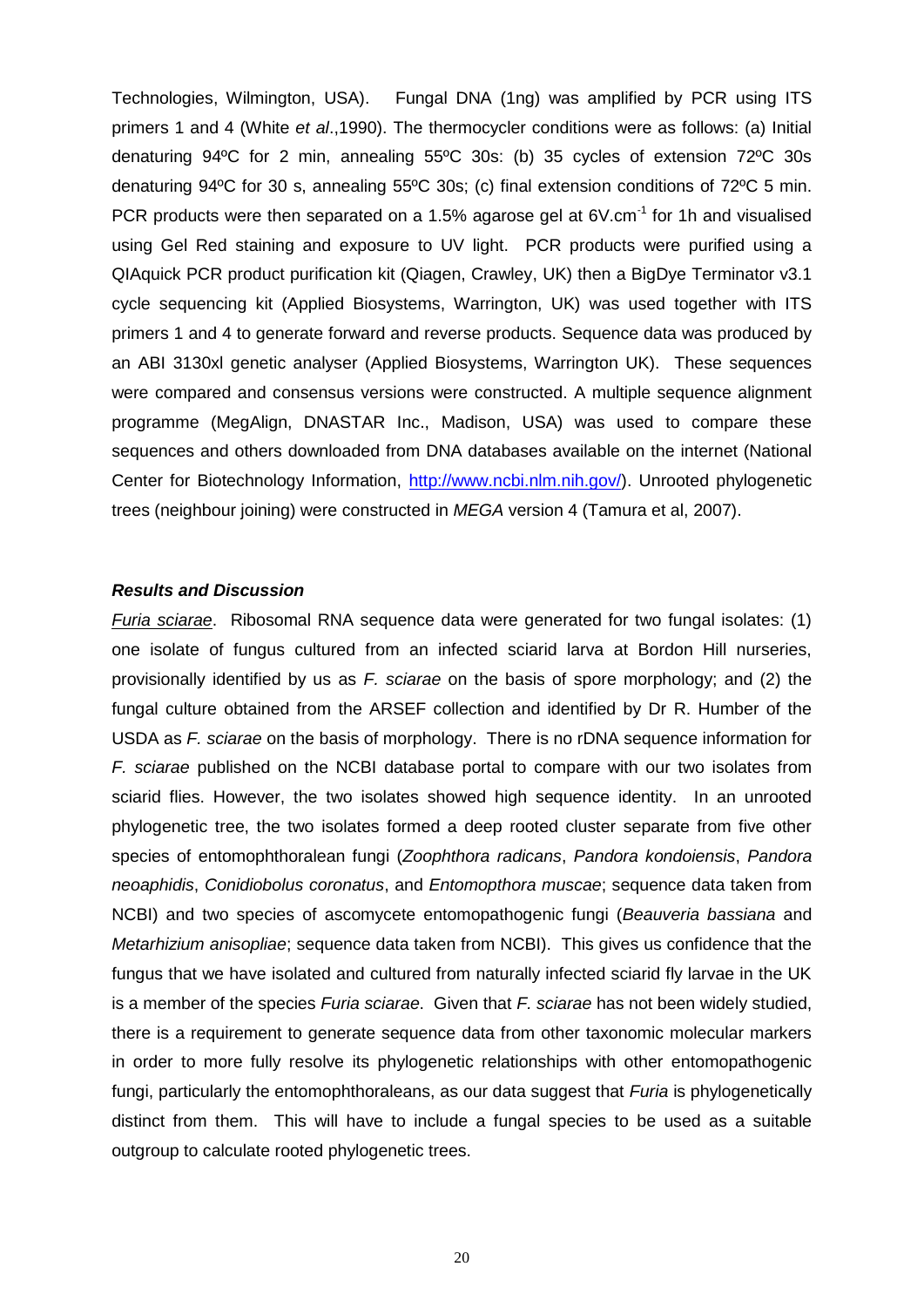'*Hirsutella*'. Ribosomal RNA sequence data were generated for two isolates of fungi obtained from naturally infected shore flies at the nursery on the south coast. An unrooted phylogenetic tree was constructed based on this data plus RNA sequence data on ascomycete fungi submitted to NCBI from reliable sources (i.e. academics specialising in fungal phylogeny). This included eight species of *Hirsutella* (*H. unicata*, *H. kirchneri*, *H. sinensis*, *H. rhossiliensis*. *H. rostrata*, *H. proturicola*, *H. thompsonii*, *H. guyana*) plus other ascomycete entomopathogenic fungi: *Metarhizium anisopliae*, *Beauveria bassiana*, *Lecanicillium longisporum*, *Lecanicillium muscarium*, and *Torrubiella confragosa*. Unexpectedly, our '*Hirsutella*' fungus formed a deep clade with *L. longisporum*, *L. muscarium*, and *T. confragosa* (Figure 1). It did not group with species of *Hirsutella*, which formed a distinct cluster. All nucleotide sequence profiles obtained were 'clean' and the same sequence was obtained from fungi isolated from different shore flies collected in 2008 and 2009 from the same nursery. The fungal cultures used were checked regularly for contamination by other fungi. Therefore, we can be confident that the sequence data represent the rRNA sequence from the shore fly fungus and are not a contaminant of *Lecanicillium* acquired in the lab or that grew as a hyperparasite on shore flies.

As explained above, we originally classified the shore fly fungus as a species of *Hirsutella*, based on spore morphology. However we are very confident now that it is not a member of the genus *Hirsutella*, but instead it is a species of *Lecanicillium* / *Torrubiella*. The ascomycete fungi exist in two different forms: a sexually reproducing phase (termed a teleomorph) and an asexual phase (= anamorph). These two forms are usually completely different in terms of their morphology, and prior to the use of DNA data for phylogenetic studies, they used to be considered as separate species. The teleomorph / anamorph connections of the ascomycete entomopathogenic fungi are still being resolved and codified. Eventually, anamorphs and teleomorphs of the same species will be given a single species name. But at present, it is common for anamorphs and teleomorphs from the same phylogenetic species to have different species names. In the case of *Lecanicillium* / *Torrubiella*, the anamorphs are labelled as *Lecanicillium* and their teleomorph forms are called *Torrubiella*.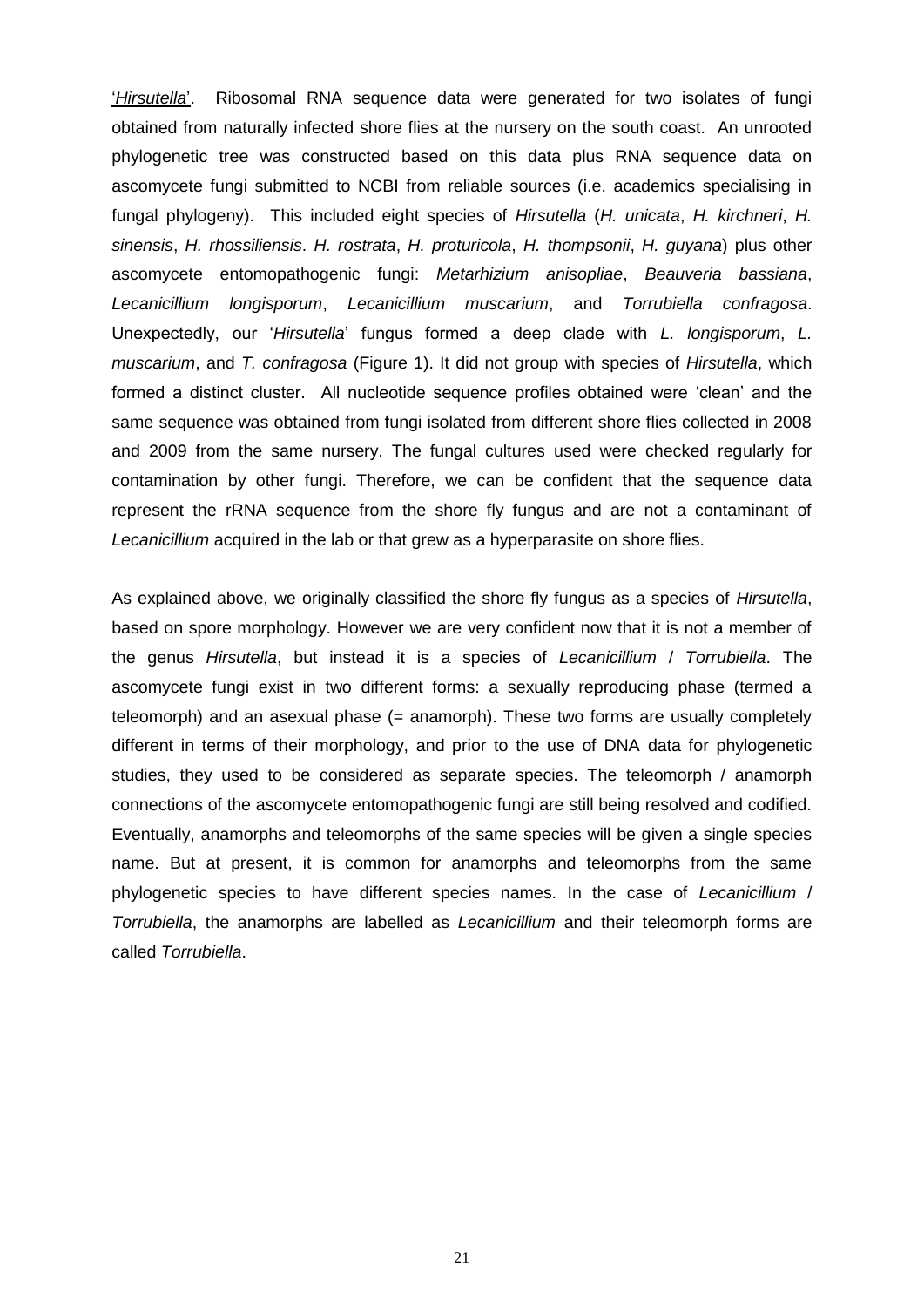

**Figure 1.** Unrooted phylogenetic tree showing the relationship of the fungus provisionally indentified as '*Hirsutella*' on the basis of spore morphology and obtained from shore flies ('Isolated sample' in this diagram) with other ascomycete fungi.

*Torrubiella* / *Lecanicillium* is not normally associated with causing infection in Diptera. As a rule, the teleomorphic entomopathogenic fungi are confined to the tropics, and their centre of origin is thought to be SE Asia. There are no reports of *Torrubiella* from temperate Europe, although it is common in Japan, tropical China, Thailand etc. Therefore, finding it in the UK is highly unexpected. We should add that the anamorphic fungus *Hirsutella*, which resembles the shore fly fungus morphologically, does occur naturally in temperate regions.

*Lecanicillium* species are also common in temperate regions. But *Lecanicillium* has no morphological similarity at all to the shore fly fungus. *Lecanicillium* does not form synnemata, and produces masses of sticky conidia on conidiophores in a characteristic whorl or 'stair rod' configuration on single hyphae, and the mycelium grows reasonably quickly; whereas the shore fly fungus produces synnemata that contain conidiophores along its length, and it grows very slowly. Morphologically, the shore fly fungus bears some resemblance to *Torrubiella dimorpha* [\(http://web.kyoto-inet.or.jp/people/ignatius/](http://web.kyoto-inet.or.jp/people/ignatius/%20pages6/T_d.htm)  [pages6/T\\_d.htm\)](http://web.kyoto-inet.or.jp/people/ignatius/%20pages6/T_d.htm) but does not look like other *Torrubiella* species.

In conclusion, we are confident that the shore fly fungus is a species within the genus *Lecanicillium* / *Torrubiella*. At this stage, we think that it is a teleomorphic (sexual) form. This is a highly unexpected finding. Further work is required, specifically to obtain sequence data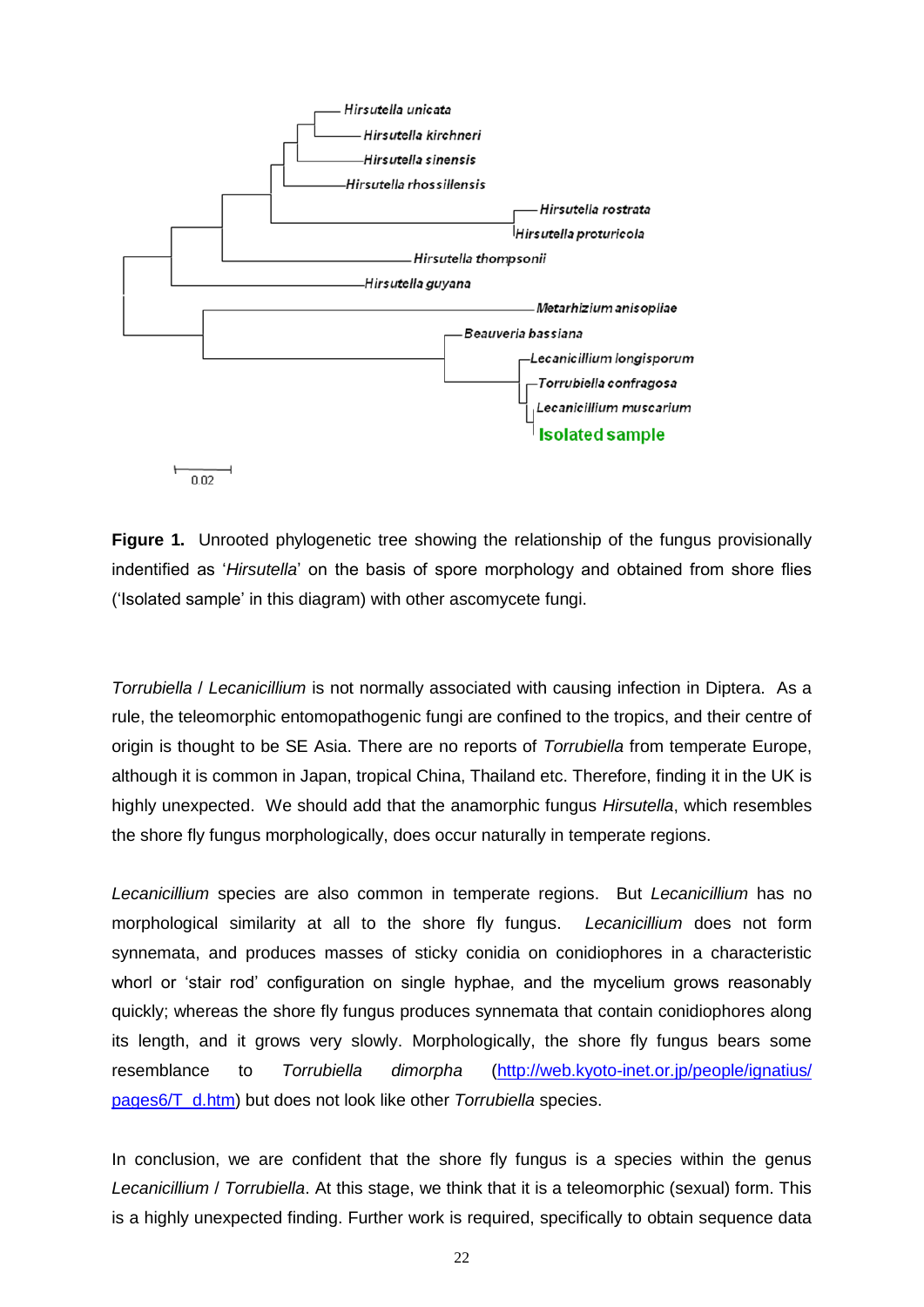from additional loci, and to compare sequence data and morphological characteristics with a wide range of *Torrubiella* fungi.

*Other fungal species*. We also obtained rRNA sequence data for the isolates of *Beauveria bassiana* in our culture collection from sciarid and shore flies (Table 1). The taxonomic classification of *Beauveria bassiana* is currently undergoing revision based on DNA data. It consists of two deep rooted clades that probably constitute two different species, although they are indistinguishable morphologically. At present, researchers are referring to these as 'clade A' and 'clade B'. In comparison to reference sequences for *B. bassiana* on NCBI, the *B. bassiana isolates* from sciarid and shore flies in our culture collection clustered into *B. bassiana* 'clade A'. This clade includes the isolates of *B. bassiana* that are used in the commercial biopesticides Naturalis (Intrachem (It); and which has just been approved for use in the UK) and BotaniGard (Laverlam (USA); which is currently undergoing UK approval).

*Isolation from growing media.* Experiments were done to investigate whether *Furia sciarae* could be detected in samples of growing media. 100% peat samples from which infected sciarids were observed was collected and samples homogenized in a Mini Beadbeater-8 cell disrupter for 3 minutes prior to DNA extraction using the FastDNA ®SPIN kit for soil. DNA samples were amplified with universal fungal primers in a PCR reaction. The thermocycling conditions consisted of an initial denaturation of  $95^{\circ}$ C for 3 min followed by 30 cycles of  $95^{\circ}$ c for 30 s,  $55^{\circ}$ C for 60 s,  $72^{\circ}$ C for 60 s. The final extension was at  $72^{\circ}$ C for 10 min. The PCR products were cloned using the QIAGEN PCR cloning plus kit. Plasmid DNA from 41 colonies underwent Templiphi $T^M$  amplification. Sequencing was carried out using the vector targeted PCR primers M13 F and M13 R on an automated sequencer, ABI PRISM1 3130xl Genetic Analyzer, using the BigDye<sup>®</sup> version 3.1 sequencing chemistry. Sequences were assembled and trimmed to the primer sites using DNA star and compared to sequences at NCBI [\(http://www.ncbi.nlm.nih.gov/\)](http://www.ncbi.nlm.nih.gov/). The resultant fungal clone library consisted of uncultured zygomycetes (48.6%) and ascomycetes (51.4%) namely *Gibberella* sp. (10.9%) and *Gibberella moniliformis* (40.5%). *Furia sciarae* was not detected by this method: it is probably present in the substrate but in insufficient numbers to be detected against the background of other fungi identified in the clone library. Hence we conclude that a more specific method will be needed to detect it reliably within media.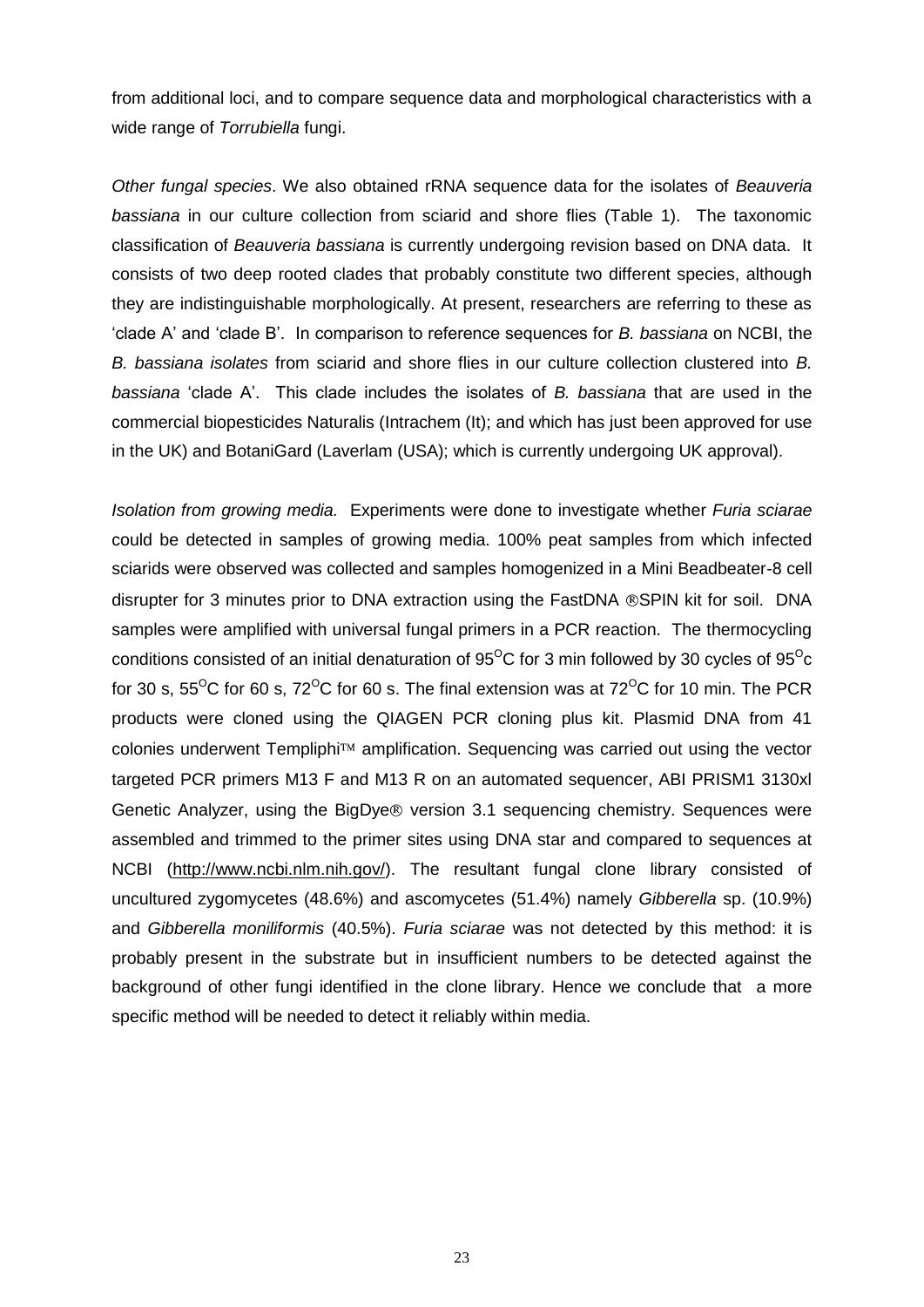*Objective 2: Quantify fungal-insect population dynamics for conservation and inoculation bio-control.*

## **O2/1 Fungal bioassay (WHRI)**

Sciarid bioassays are being developed to quantify the virulence of entomopathogenic fungi to sciarid fly (*Bradysia difformis*). The laboratory bioassay protocol, at its current state of development, is as follows: selected larval instars are collected from fixed age cultures, and placed on damp filter paper within a Petri dish. The larvae are inoculated with primary conidia from agar plugs using a spore showering technique. Treated insects will be transferred to pots, 30 larvae per pot, containing compost and soya flour. The bioassays will be done at  $25^{\circ}$ C and high relative humidity with a light:dark regime of 16;8H and examined daily for 21 days. Dead larvae will be removed and placed on moistened filter paper within Petri dishes and incubated at 25<sup>°</sup>C to examine for the presence of *Furia*.

## *Objective 4: Integrated Crop Management: Interactions of sciarid and shore flies with peat and peat-alternative growing media and other components of IPM*

## **O4/1 Selection of peat-alternative growing media (project consortium)**

The growing media to be used for the experiments in Objective 4 and for the remainder of the project were selected by the project consortium at a meeting on 4 June 2008. The two selected peat alternatives to be used in the substrate mixes were green waste and wood fibre. Most growers using green waste in substrate mixes use a maximum of 20% green waste, with 10% being the most commonly used proportion. This is due to substrate structure and nutrition being adversely affected by higher proportions of green waste. However, to compare the effects of the two peat alternatives on sciarid and shore flies, it was decided to use 10% and 40% mixes in initial experiments, compared with a standard peat-based substrate suitable for growing ornamental bedding and pot plants and pot herbs.

## **O4/3 Attractiveness of growing media as egg-laying sites for sciarid and shore flies (ADAS)**

#### *Pilot experiment with sciarid and shore flies*

#### *Aim*

The aim of the pilot experiment was to help determine the numbers of sciarid and shore flies needed to quantify the relative attractiveness of selected growing media to ovipositing flies. The number of flies should be sufficient to achieve significant differences between treatments, whilst avoiding 'swamping' all pots with flies and thus masking the results.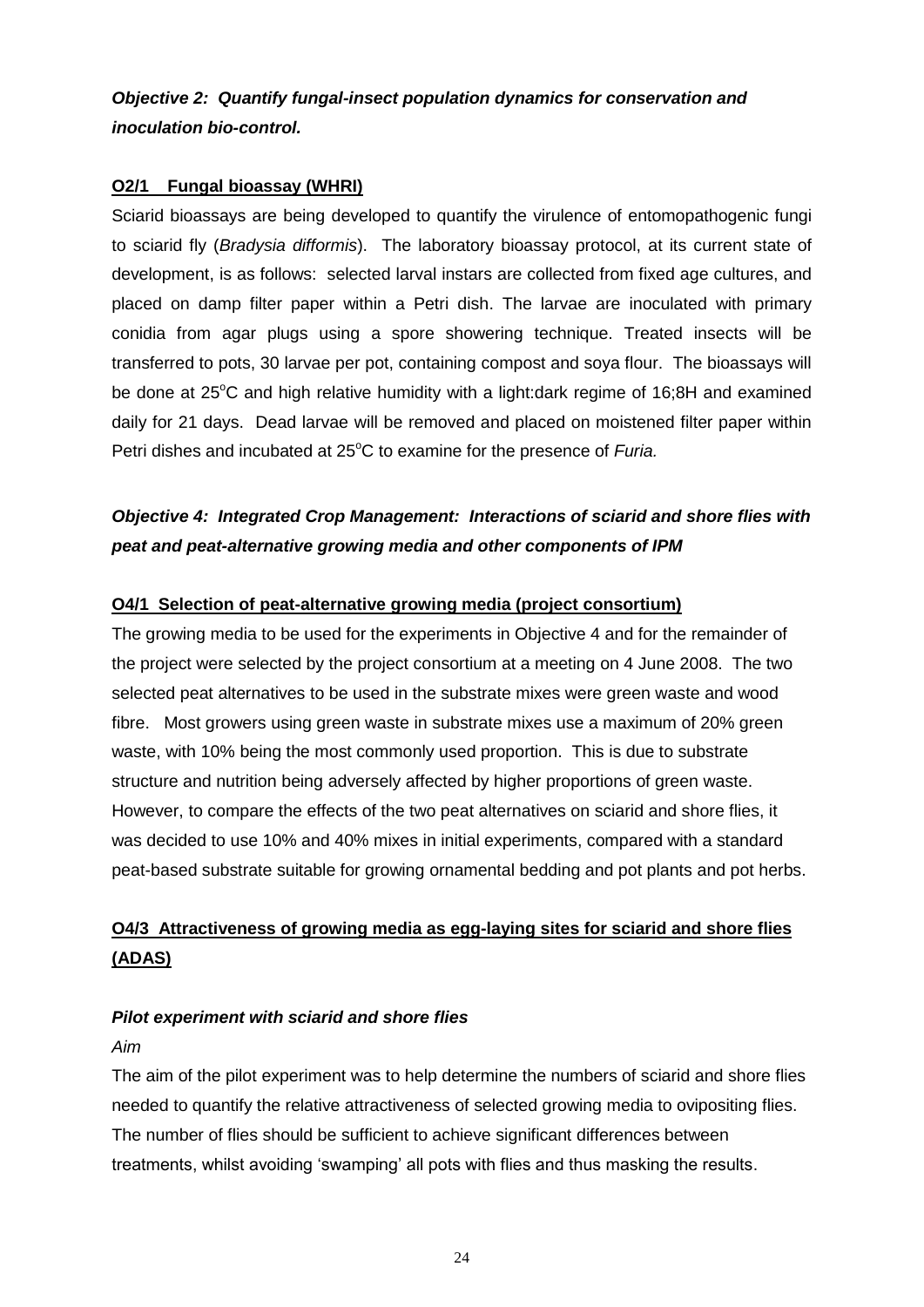## *Site*

The experiment was set up on 22 September 2008 in a research glasshouse at ADAS Boxworth.

## *Materials and Methods*

## *Treatments*

Three readily available composts were used in the pilot experiment, prior to doing the main experiments with the selected 10% and 40% compost mixes:

- 1. Standard 'M2' peat-based substrate
- 2. Klasmann green waste compost
- 3. Klasmann organic compost

## *Preparation of pots of compost*

Sixteen replicate plastic plant pots (6x6 cm) were filled to 2 cm below the rim with each of the three substrates. Four replicate pots of each substrate were placed in four replicate plastic trays in a randomised design (12 pots in each of four trays). The base of the trays were lined with capillary matting. The pots of compost were watered to full water-holding capacity.

## *Experiment layout*

The four trays of pots were placed on the floor in the middle of the glasshouse, in between trays of cyclamen plants infested with both sciarid and shore flies. The pots were left in the glasshouse for 18 days. The compost and matting were checked daily and watered as necessary to keep the composts damp. The glasshouse temperature was set at  $19^{\circ}$ C, venting at  $21^{\circ}$ C, with natural daylength.

## *Assessments*

After 18 days, numbers of sciarid and shore fly eggs and larvae on the surface of the compost in each pot were recorded, after examining the surface of the compost under a low power microscope. The data was analysed using analysis of variance (ANOVA).

## *Results and Discussion*

## *Numbers of sciarid and shore fly eggs per pot*

Significantly more (*P*<0.001) shore fly eggs and larvae were recorded on the green waste substrate (a mean of 8.5 per pot) than on the standard peat-based or organic substrates (means of 0.8 and 1.4 per pot respectively) (Table 2). It was observed that the green waste substrate had more algal growth on the surface than the other two substrates, which will have attracted shore fly females to lay eggs and will have provided a food source.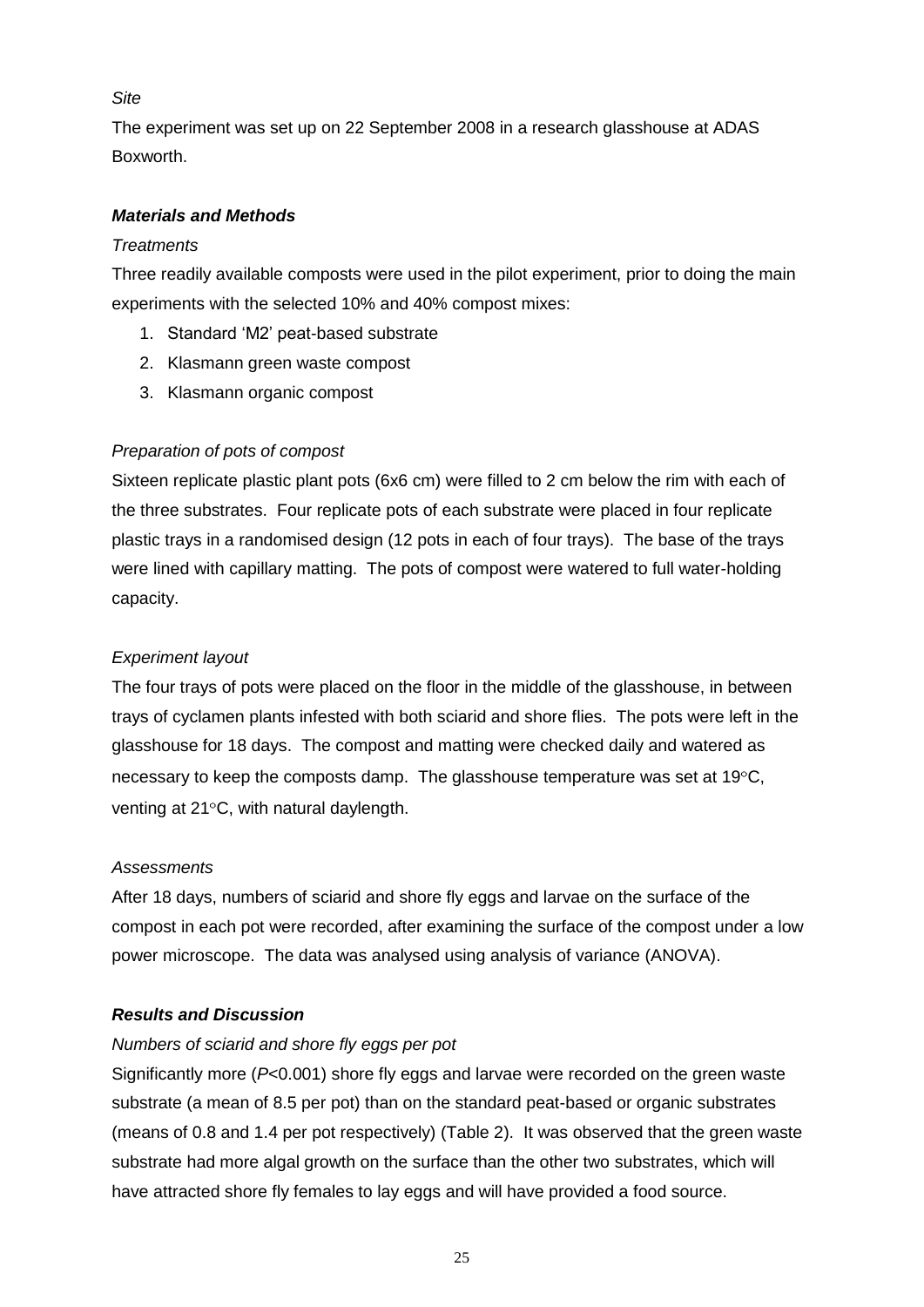**Table 2.** Mean numbers of sciarid and shore fly eggs and larvae 18 days after experiment set up. \*\*\* *P*<0.001

| <b>Substrate</b> | Mean no. sciarid fly eggs<br>+ larvae per pot | Mean no. shore fly eggs +<br>larvae per pot |
|------------------|-----------------------------------------------|---------------------------------------------|
| $^{\circ}$ M2'   | 0.5                                           | 0.8                                         |
| Green waste      | 0.3                                           | 1.4                                         |
| Organic          | 8.6                                           | $8.5***$                                    |

Although mean numbers of sciarid fly eggs and larvae were higher on the green waste substrate (a mean of 8.6 per pot) than on the standard or organic substrates (0.5 and 0.3 per pot respectively), these differences were not significant due to the large variation between replicates. Unlike shore fly eggs and larvae which are always found on the surface of the substrate, sciarid fly eggs and larvae occur both on and below the substrate surface. Thus, visual counts of sciarid fly eggs and larvae were less reliable than those of shore flies. It was concluded that the main experiment(s) should be done in higher densities of sciarid flies and that eggs and larvae should be reared through to the adult stage before assessments are made, in order to account for all the flies in the substrate.

## *Nursery experiment with sciarid flies*

#### *Sites*

The experiment was done at a commercial pot herb nursery and in a research glasshouse at ADAS Boxworth.

## *Materials and Methods*

#### *Treatments*

All substrates were supplied by Bulrush Horticulture Ltd. and were made up in the following proportions:

- 1. Standard peat-based substrate suitable for growing bedding plants or pot herbs
- 2. 40% green waste substrate, 60% standard
- 3. 10% green waste substrate, 90% standard
- 4. 40% wood fibre, 60% standard
- 5. 10% wood fibre, 90% standard

#### *Compost analysis*

The standard substrate, wood fibre and composted green waste were analysed for density, pH, conductivity and various mineral contents immediately before sending to ADAS. Once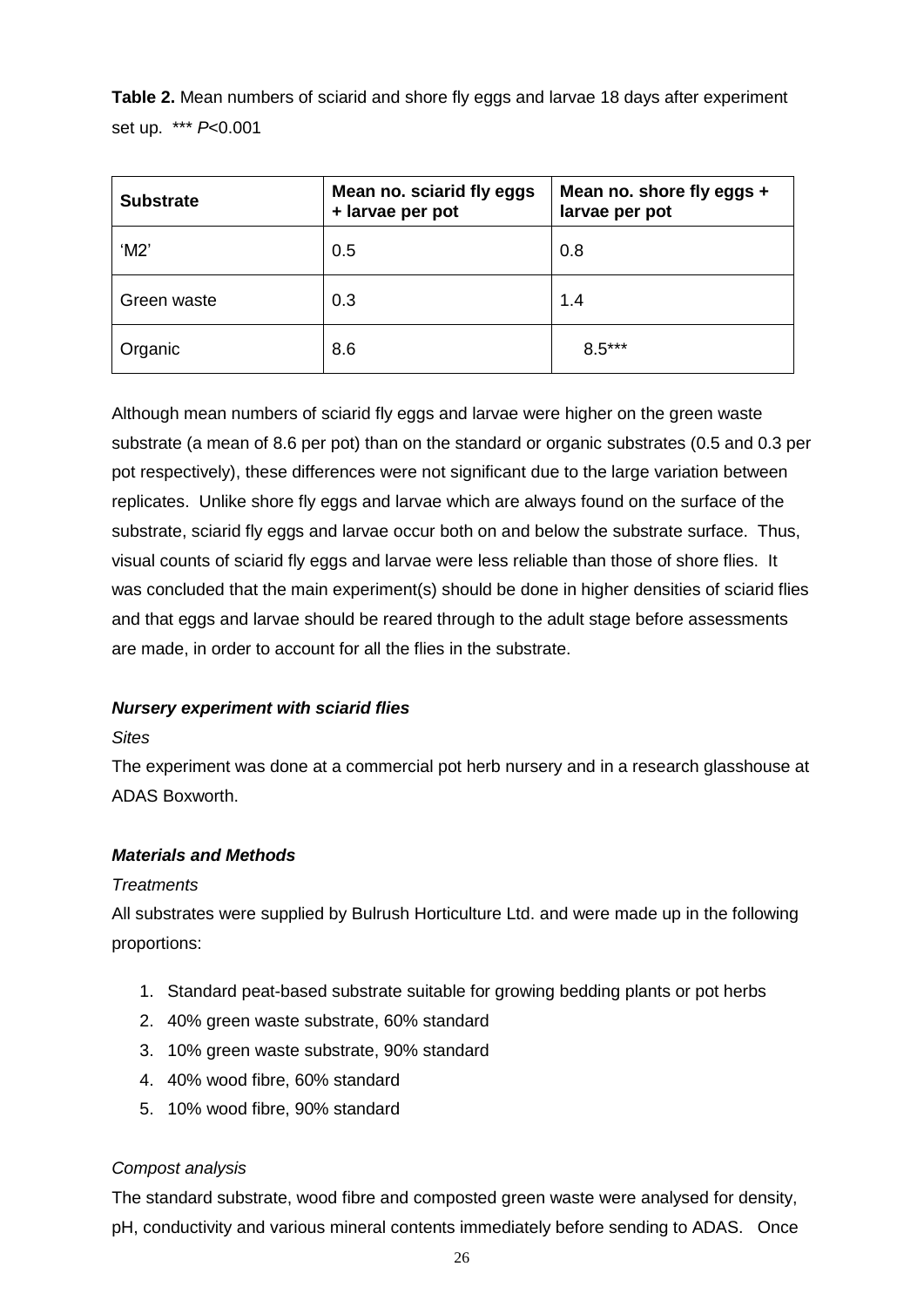the composts had been mixed for the experiment, similar analyses were done on samples of the mixes by Warwick HRI. Microbial analysis of the substrate mixes were also done at Warwick HRI.

## *Preparation of pots of substrate*

Twenty replicate plastic plant pots (6x6 cm) were filled to 2 cm below the rim with each of the five treatment substrates. Two replicate pots of each compost were placed in 10 replicate plastic trays in a randomised design (10 pots in each of 10 trays). The bases of the trays were lined with capillary matting. The pots of substrate were watered to full water-holding capacity immediately before transferring the pots to the pot herb nursery on 19 May 2009.

## *Experiment layout at herb nursery*

The trays of pots were placed amongst pots of basil heavily infested with sciarid flies. Two trays were placed on each of five adjacent benches of basil. In order to maintain all substrates at full water-holding capacity in the prevailing hot weather, the pots and capillary matting in the trays were watered again and the grower was asked to add water to the matting and to mist the surface of the substrates with water as necessary. The trays of pots were left on the nursery for two days.

## *Assessments*

After two days, the pots of substrate were returned to ADAS Boxworth and the following assessments were made:

- 1. Although visual assessments of sciarid fly eggs was known to be unreliable, counts were made in order to determine what proportion of the fly population is missed using this method. The surface of the substrate in each pot was examined under a lowpower microscope, then the surface of the substrate was gently disturbed with a mounted needle to find any further eggs laid below the surface.
- 2. Numbers of sciarid fly adults emerging from the substrate in each pot were made, after keeping the pots in a research glasshouse in individual, larger 'emergence' pots covered with a 'lid' of insect-proof mesh. The pots were laid out in a randomised block design and kept for five weeks in the glasshouse to allow all sciarid fly adults to emerge. The compost in each pot was kept damp by standing each pot on a piece of capillary matting in the base of each 'emergence' pot and by daily overhead watering using a watering can with a fine rose. Emerged sciarid fly adults were caught on a small yellow sticky trap secured onto the inside of each emergence pot with a paper clip.

The data was analysed using analysis of variance (ANOVA).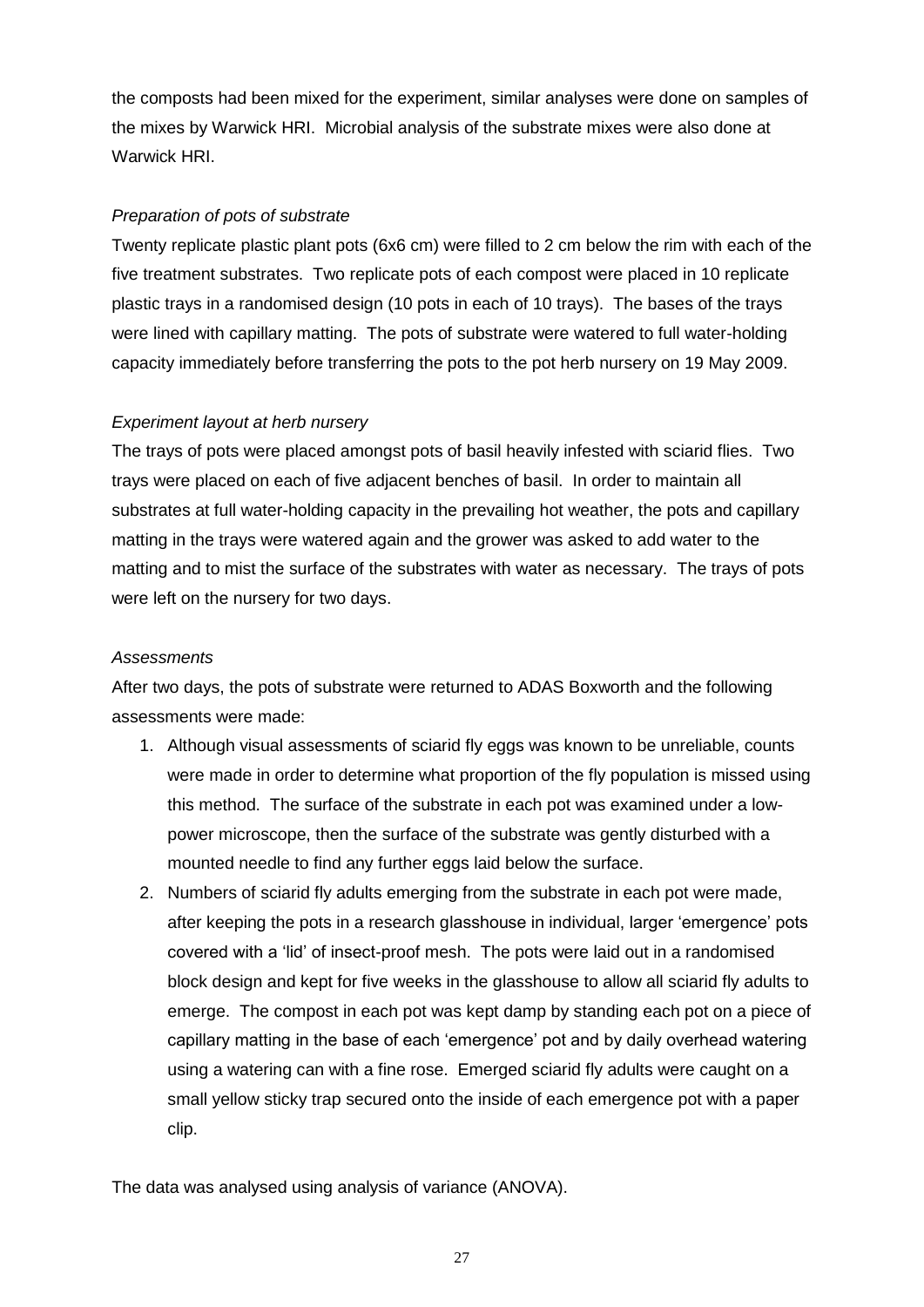#### *Results and Discussion*

#### *Numbers of sciarid fly eggs per pot*

Mean numbers of sciarid fly eggs per pot were very high in all substrates, ranging from 29 to 66 (Figure 2). The eggs were found on both the surface of the composts and just below the surface. It was very difficult to determine whether all eggs in each pot were found. Due to the large variation between replicate pots for each treatment, there were no significant differences between the numbers of eggs laid in any of the composts.



**Figure 2.** Mean numbers of sciarid fly eggs and emerging adults per pot. GW = green waste substrate, WF= wood fibre.

#### *Mean numbers of sciarid fly adults emerging per pot*

Mean numbers of sciarid flies emerging per pot are shown in Figure 2. Although there were no significant differences between treatments at the 95% level, more sciarid fly adults emerged from the 40% green waste substrate at the 90% level (*P*<0.1). There was a trend for numbers of emerged adults to be higher than the numbers of eggs recorded per pot in both green waste mixes, and for numbers of adults to be lower than numbers of eggs in the standard substrate and both wood fibre mixes (Figure 2). When the data was analysed as percentage of adults developing and emerging from the eggs recorded in each pot, a significantly higher proportion (656%) of adults were recorded in the 40% green waste mix (*P*<0.05, Figure 3). This indicates that although egg counts were unreliable, the 40% green waste substrate may have been more favourable for sciarid fly larval development and adult emergence than the other composts, possibly as a result of having a high moisture content. This is consistent with grower observations that higher sciarid fly infestations occur in substrates containing green waste. As fewer adults emerged from pots with the standard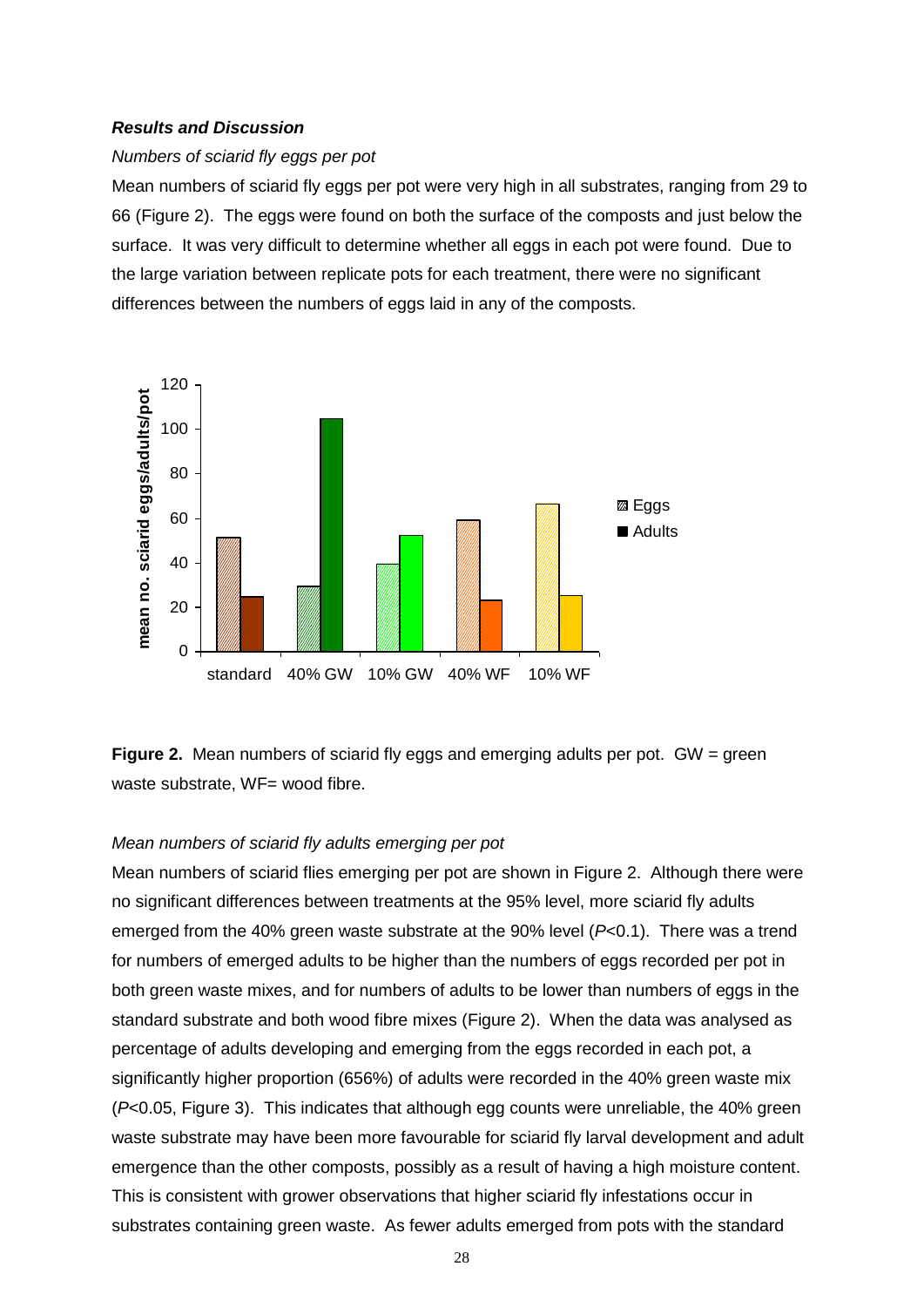peat-based substrate and those with the wood fibre mixes, mortalities must have occurred at the egg and/or larval stages.



**Figure 3.** Mean % sciarid adults emerging from eggs in each pot with  $*$  significantly more in the 40% green waste substrate, *P*<0.05.

Further experiments planned include a similar compost choice experiment with shore flies on a commercial nursery, in which compost moistures will be monitored to identify any differences between composts and the effect on subsequent shore fly infestation. Olfactometer studies with the different compost mixes will determine any olfactory responses of sciarid and shore flies.

## *Substrate analyses*

Selected results of the Blrush analysis of the standard substrate, green waste and wood fibre before mixing are shown in Table 3. The composted green waste had a higher conductivity and higher levels of chloride and potassium than the standard substrate and the wood fibre. Similar high conductivities and potassium in the green waste mixes were confirmed by analyses carried out at Warwick HRI (Table 4).

**Table 3.** Bulrush analysis of substrates before mixing for the sciarid fly compost choice experiment on herb nursery

| <b>Substrate</b> | <b>Conductivity</b><br>$(\mu s/cm)$ | Cl (mg/l) | $K$ (mg/l) |
|------------------|-------------------------------------|-----------|------------|
| Wood fibre       | 22                                  | 5.6       | 4.3        |
| Green waste      | 686                                 | 547.5     | 956.8      |
| Standard bedding | 327                                 | 19.9      | 145.5      |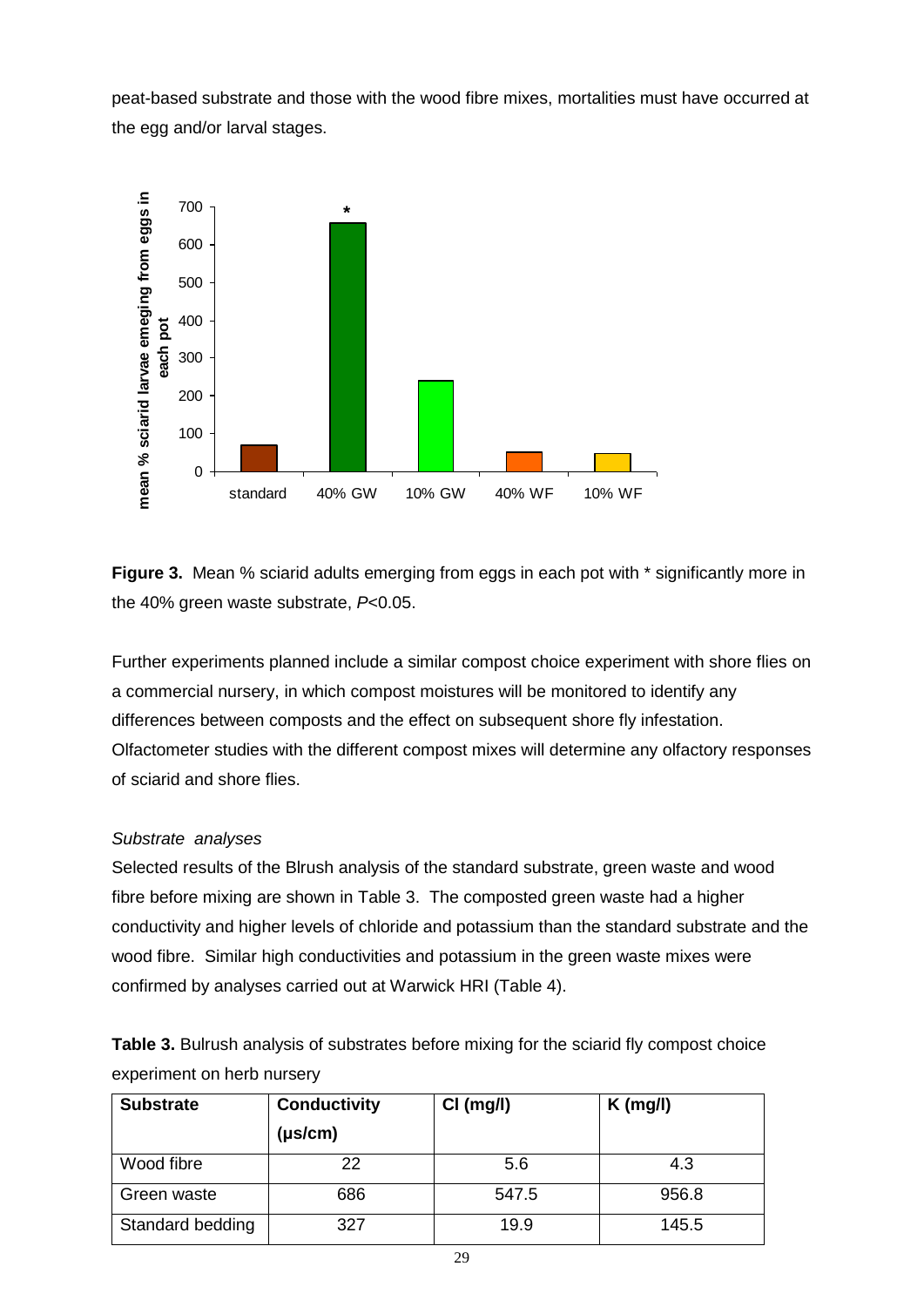**Table 4.** Warwick HRI analysis of compost mixes for the sciarid fly compost choice experiment on herb nursery

|                                                  | 40% wood<br>fibre | 10% wood<br>fibre | 40% green<br>waste | 10% green<br>waste |
|--------------------------------------------------|-------------------|-------------------|--------------------|--------------------|
| <b>Conductivity</b><br>(µs/cm at $20^{\circ}$ c) | 181               | 205               | 675                | 355                |
| $K$ (mg/l)                                       | 98.6              | 102               | 909                | 343                |

Warwick HRI microbial biomass analysis of the compost mixes was estimated from  $CO<sub>2</sub>$ respiration measurements as shown in Table 5 (an increase in  $CO<sub>2</sub>$  levels is indicative of an increase in microbial growth). There looked to be no link between compost composition and microbial activity but there was evidence of a that media with a higher water content had a high microbial biomass (data not shown).

**Table 5.** Warwick HRI microbial analysis of substrate mixes

| <b>Compost</b>       | Respiration µg CO <sub>2</sub> /g wt/min |
|----------------------|------------------------------------------|
| Standard bedding mix | 0.140                                    |
| M <sub>2</sub>       | 0.050                                    |
| 10% green waste      | 0.098                                    |
| 40% green waste      | 0.198                                    |
| 10% wood fibre       | 0.103                                    |
| 40% wood fibre       | 0.175                                    |

## **Conclusions from nursery experiment**

- Visual counts of sciarid fly eggs on the surface of the compost is unreliable, even if carried out using a low-power binocular microscope. Using this method, there were no significant differences between sciarid fly eggs laid onto standard peat compost or compost mixes with 10% or 40% green waste or wood fibre.
- Rearing sciarid fly eggs laid onto composts through to the adult stage and assessing  $\bullet$ numbers of emerged adults on sticky traps in individual enclosed pots is a more reliable method of determining numbers of sciarid flies in pots.
- More sciarid fly adults emerged from the 40% green waste compost than from the  $\bullet$ other composts (*P*<0.1).
- Numbers of emerged sciarid fly adults were higher than the number of eggs recorded  $\bullet$ in both green waste mixes, and for numbers of adults to be lower than the number of eggs in the standard compost and both wood fibre mixes. A significantly higher proportion (656%) of emerged adults were recorded in the 40% green waste mix (*P*<0.05). This indicates that the green waste substrate may have been more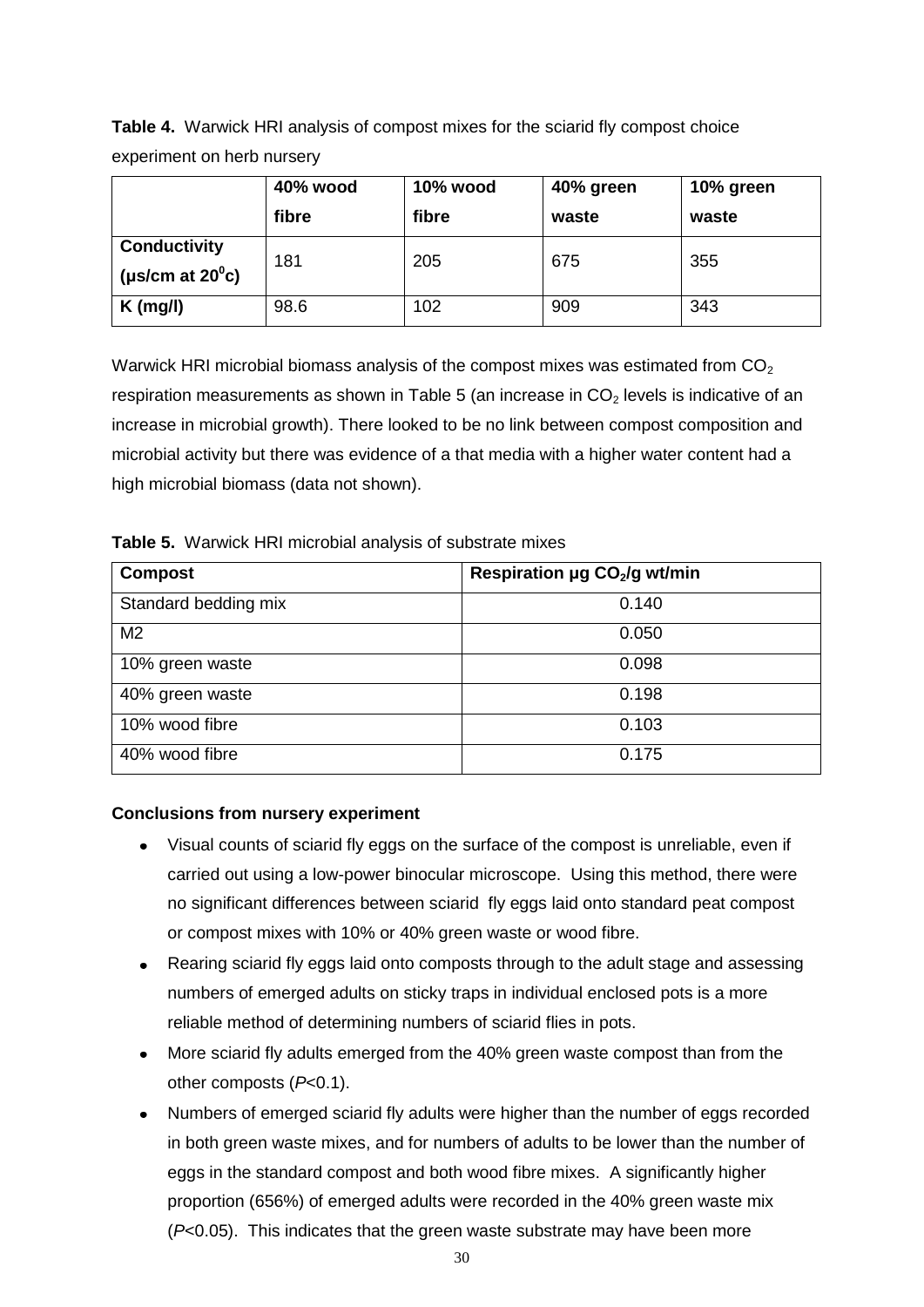favourable for sciarid fly egg survival, larval development and adult emergence than the other composts. This is consistent with grower observations that higher sciarid fly infestations are seen in composts containing green waste.

- Further experiments will include monitoring of compost moisture to identify any  $\bullet$ effects on fly infestation. Olfactometer studies will determine any olfactory responses of sciarid and shore flies to the different substrate mixes.
- $\bullet$ Analysis of the different composts demonstrated that the composted green waste had a higher conductivity and higher levels of chloride and potassium than the other experimental composts.

#### **O4/4 Effect of temperature on sciarid fly development**

A series of experiments are being developed to determine the effect of temperature on the development of *B. difformis.* These include the development of immature stages, female fecundity, ovipostion period and adult longevity. All of the experiments will be run at five temperatures (10, 15, 20, 25 and 30 $^{\circ}$ C) and at two photoperiods (16:8 and 8:16 Light :Dark). The development of immature stages will be determined by collecting eggs from laboratory *B. difformis* cultures and placed on moistened compost mixed with soya flour within a Petri dish. The dishes will be observed daily and because there are no simple morphological changes during the development of sciarid larvae (Binns, 1981ab) instars will be identified from the size of their head capsules. Female fecundity will be determined by pairing newly emerged adult female *B. difformis* with males within an oviposition chamber which consists of a cylindrical plastic frame (5 x 6cm) covered in fine mesh nylon gauze, placed on a base of a Petri dish containing 25 g of compost. Every 24h the chamber will be transferred to a new dish until the death of both male and females and the total number of eggs recorded. The results from these experiments will be used to identify the minimum (i.e. lower threshold) temperature for development and a simple day degree model of sciarid development will be produced.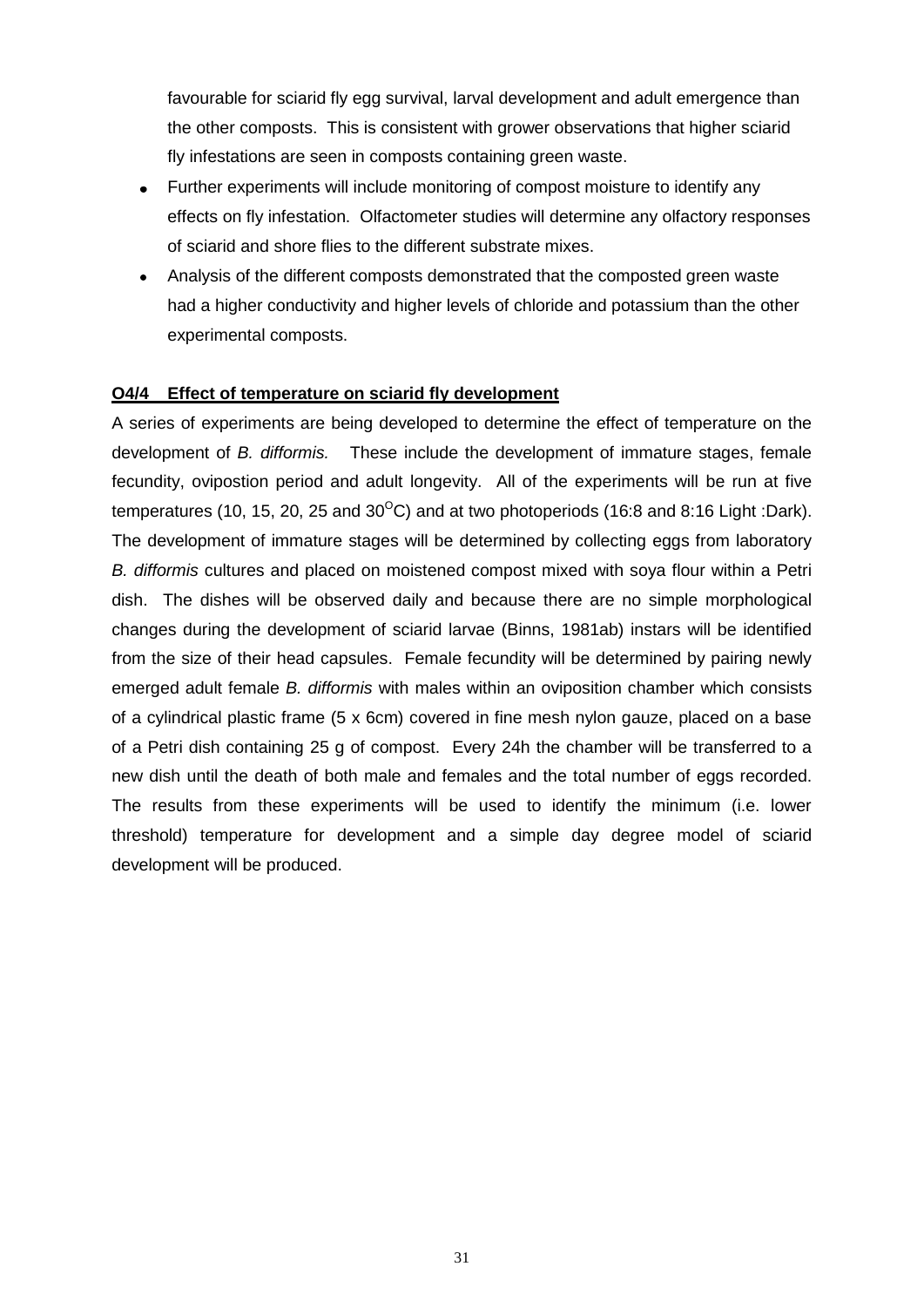## **Conclusions**

- Natural fungal infections of sciarid fly larvae are caused by *Furia sciarae*. These infections are widespread on growers' nurseries and appear to be contributing to natural control of sciarid fly pests on bedding and pot plants and pot herbs.
- The Furia fungus infects sciarid larvae. Infected larvae move up onto the compost surface at night, die, and then the fungus produces infective spores which are actively discharged as a way of dispersing the infection. This process can occur over the course of a single night.
- Natural fungal infections in shore flies are caused by a species of Torrubiella, which is a sexual phase of Lecanicillium. It has only been observed on one nursery at present.
- There is evidence that composts containing green waste material can be more favourable to the development of sciarid and shore fly populations than standard peat based compost.

## **Technology transfer**

- Protected herbs: best practice guidelines for integrated pest and disease management (Defra/HDC). BHTA 'Herb News' article September 2008
- HDC IPM Seminar 'Whats new in IPM' October 2008
- HDC herbs Crop Walkers Guide October 2008
- HDC website protected herbs Best Practice Guide updated Feb 2009 http://www.hdc.org.uk/herbs/
- Consortia meetings held on  $4<sup>th</sup>$  June 2008,  $3<sup>rd</sup>$  December 2008, 14<sup>th</sup> January 2009, 24<sup>th</sup> July 2009.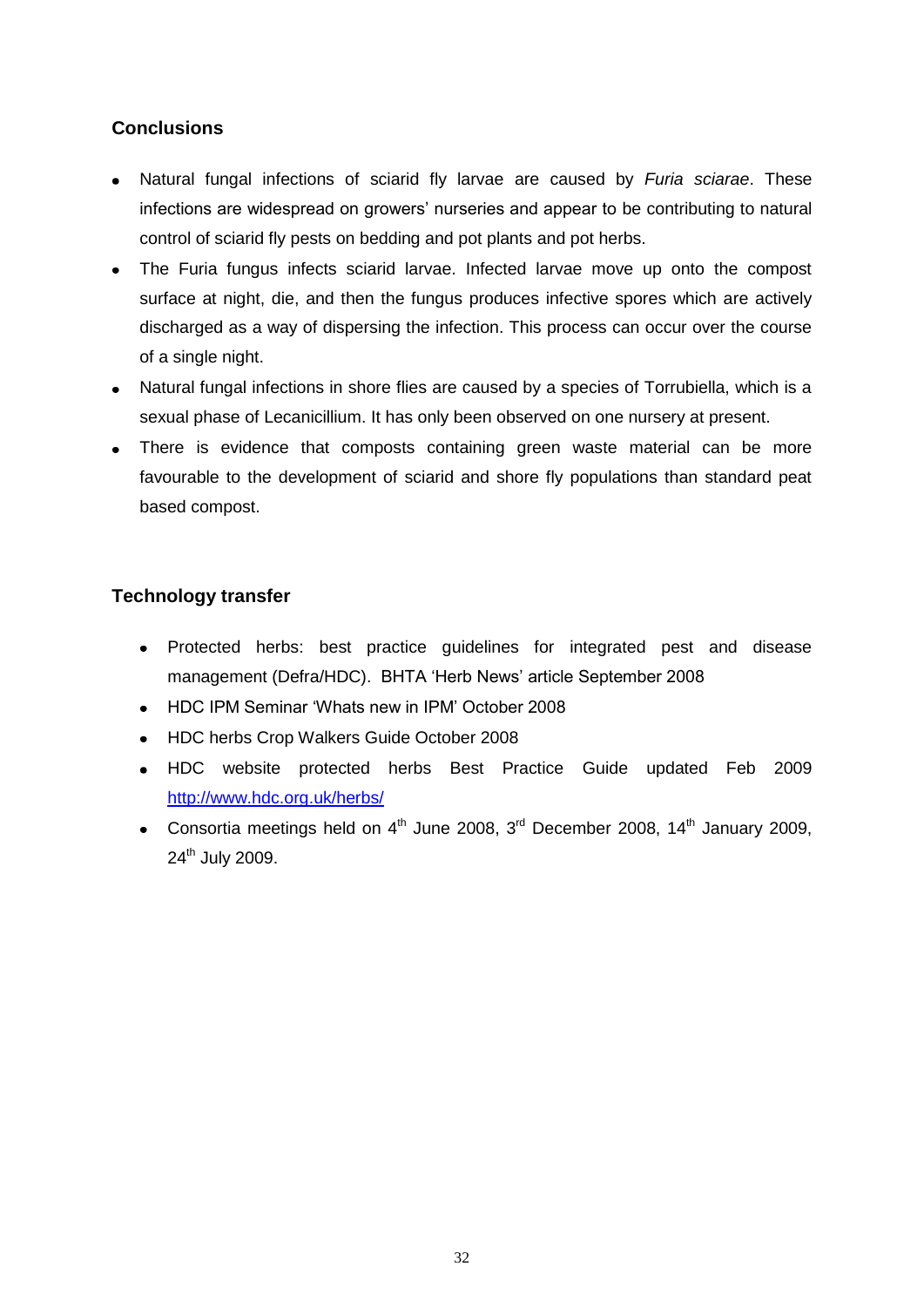#### **References**

Binns, E.S. (1981a). Sciarids as migrants. Mushroom journal 108: 415.423.

Binns, E.S. (1981b). Fungas gnats (Diptera:Mycetophilidae/Sciaridae) and the role of mycophagy in soil: a review. Revue D Ecologie-La Terre Et La Vie 18:77-90.

HDC project PC 277: Protected ornamentals: investigation of fungal pathogens infecting larvae of sciarid and shore flies

Papierok, B & Hajek, A.E. (1997). Fungi: Entomophthorales. In: Manual of techniques in insect pathology. Editor L.A. Lacey. Academic Press, 409pp.

Sung, G., Hywel-Jones<sup>,</sup> N.L., Sung, J., Luangsa-ard, J.J. Shrestha, B. & Spatafora, J.W. (2007). Phylogenetic classification of *Cordyceps* and the clavicipitaceous fungi. Studies in Myology 57(1): 5-59

Tamura, K., Dudley, J., Nei, M. & Kumar, S. (*2007*). *MEGA4*: Molecular evolutionary genetics analysis (MEGA) software version 4.0. Molecular Biology and Evolution 24:1596- 1599.

Wallace, P., Holmes, S., Richardson, S. & Brown, S (2005). Monitoring of peat and alternative products for growing media and soil improvers in the UK 2005. Defra: London 54 pp.

Waller, P. & Temple-Heald, N. (2003). Compost and growing media manufacturing in the UK, opportunities for the use of composted materials. WRAP Research Report (Project STA0020). 51pp. [http://www.wrap.org.uk/composting/horticulture/index.html.](http://www.wrap.org.uk/composting/horticulture/index.html)

White, T.J., Bruns, T., Lee, S. & Taylor, J.W. (1990). Amplification and direct sequencing of fungal ribosomal RNA genes for phylogenetics. In: Innis MA, Gelfand DH, Sninsky JJ, White TJ, editor. *PCR Protocols: A Guide to Methods and Applications.* New York: Academic Press Inc; pp. 315–322.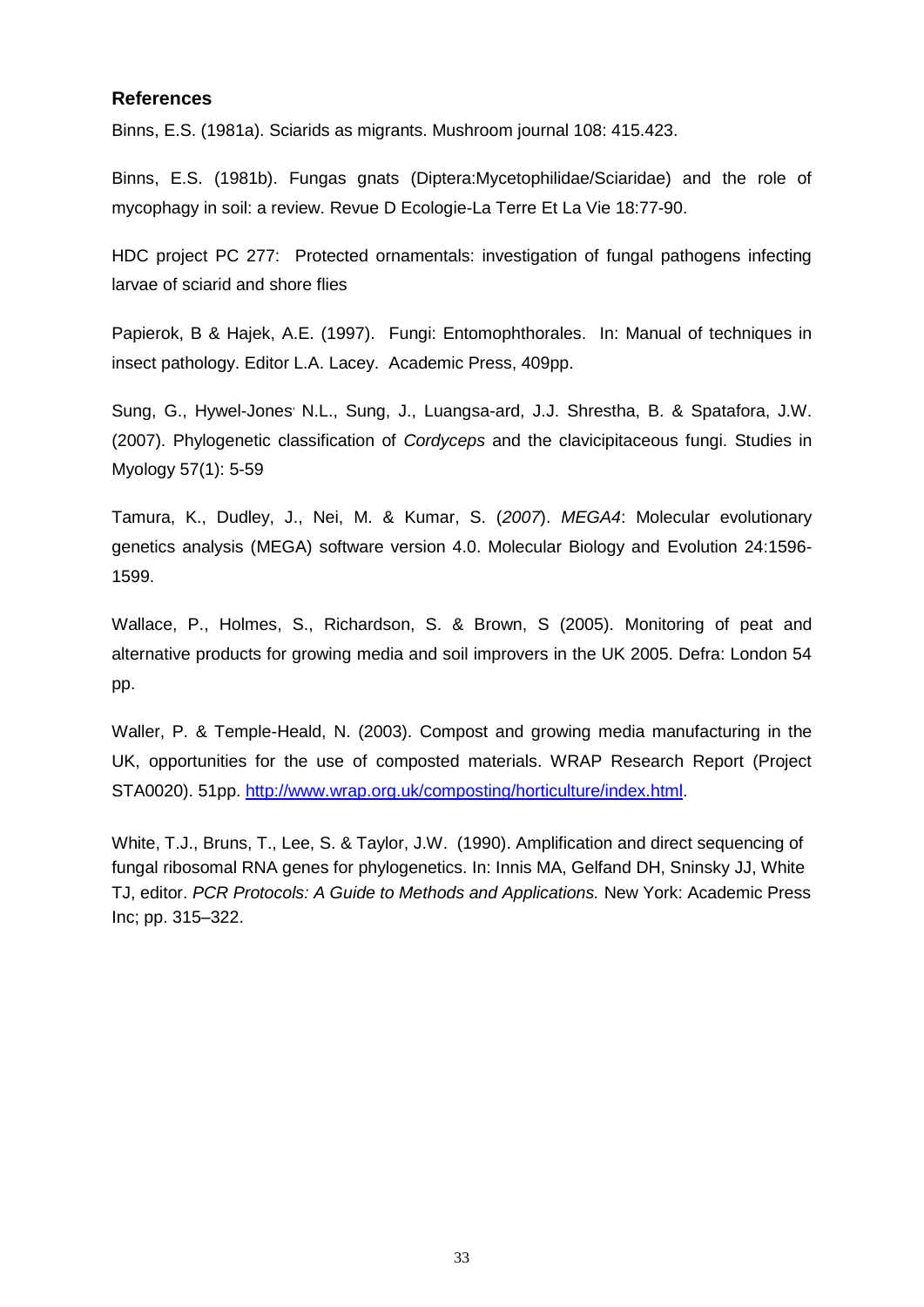**APPENDIX: Grower Survey Form**



#### **As part of a new Horticulture LINK project, we are investigating the incidence of natural fungal infections of sciarid and shore flies in protected crops of ornamentals and herbs.**

We will be telephoning you to ask if you have seen infected flies on your nursery, and a few further questions about your production practices that could affect the incidence of infected flies. The questions are listed on the following pages with space for you to make notes. Pictures of sciarid and shore flies are shown below.

## **Recognition of healthy and infected sciarid fly larvae**



1) Sciarid fly adults are small, black, gnat-like flies with long antennae, © ADAS UK Ltd.



2) Healthy sciarid fly larvae are usually found around the roots in the compost. They have a black head (left) and a transparent body, showing the gut contents, © ADAS UK Ltd.



3) Sciarid fly larvae infected with *Furia* are visible on the surface of the compost. © ADAS UK Ltd.



4) They still have a black head but the body is opaque white, so the gut contents are not visible, © ADAS UK Ltd.

## **Recognition of healthy and infected shore fly adults**



5) Shore fly adults are small, robust flies with short antennae and pale spots on the wings, © Nigel Cattlin / FLPA.



6) Shore flies infected with *Hirsutella* have very long rodlike hairs sticking out of the body, see arrows, © Neil Helyer, Fargro Ltd.







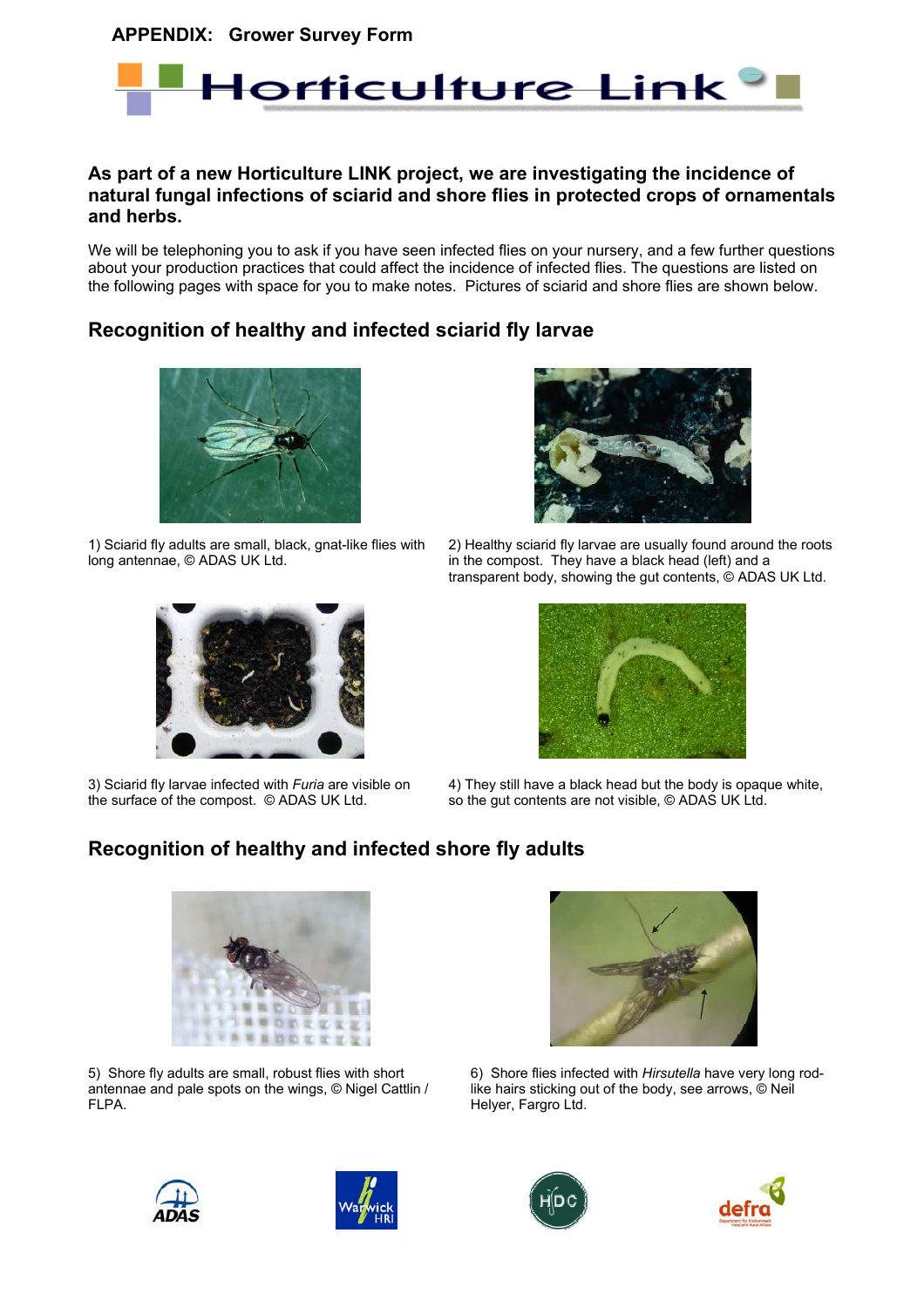- In recent years, we have been seeing naturally infected sciarid fly larvae and shore fly adults on several nurseries.
- This is biological control for free!
- Our project aims to understand what factors affect the incidence of natural infections, so that you might encourage them to occur.

# **Questions to be discussed when we telephone you:**

## **GENERAL QUESTIONS:**

| Name of nursery                                                                                               |  |
|---------------------------------------------------------------------------------------------------------------|--|
| Main crops grown                                                                                              |  |
| Type of compost? (type and make, % peat, bark,<br>green waste, coir or other amendments) Irrigation<br>method |  |
| Is IPM used?                                                                                                  |  |

# **QUESTIONS ABOUT SCIARID FLIES**

| Which crops do you get sciarid problems on?                                                                                                      |  |
|--------------------------------------------------------------------------------------------------------------------------------------------------|--|
| Have you ever seen sciarid larvae infected with<br>Furia? (see figures 3 & 4).                                                                   |  |
| What crops were the infected larvae seen on?                                                                                                     |  |
| Did you buy in the plants or plant material, if so, from<br>where?                                                                               |  |
| What time of year did you first see infected larvae?                                                                                             |  |
| How widespread was the infection in the $\text{crop}(s)$ ?                                                                                       |  |
| For how long were infected larvae seen?                                                                                                          |  |
| Do you think any particular factors affect the first<br>appearance and incidence infected larvae? (e.g. time<br>after potting, compost moisture) |  |
| Do you think that the natural infection has helped<br>control of sciarid flies?                                                                  |  |